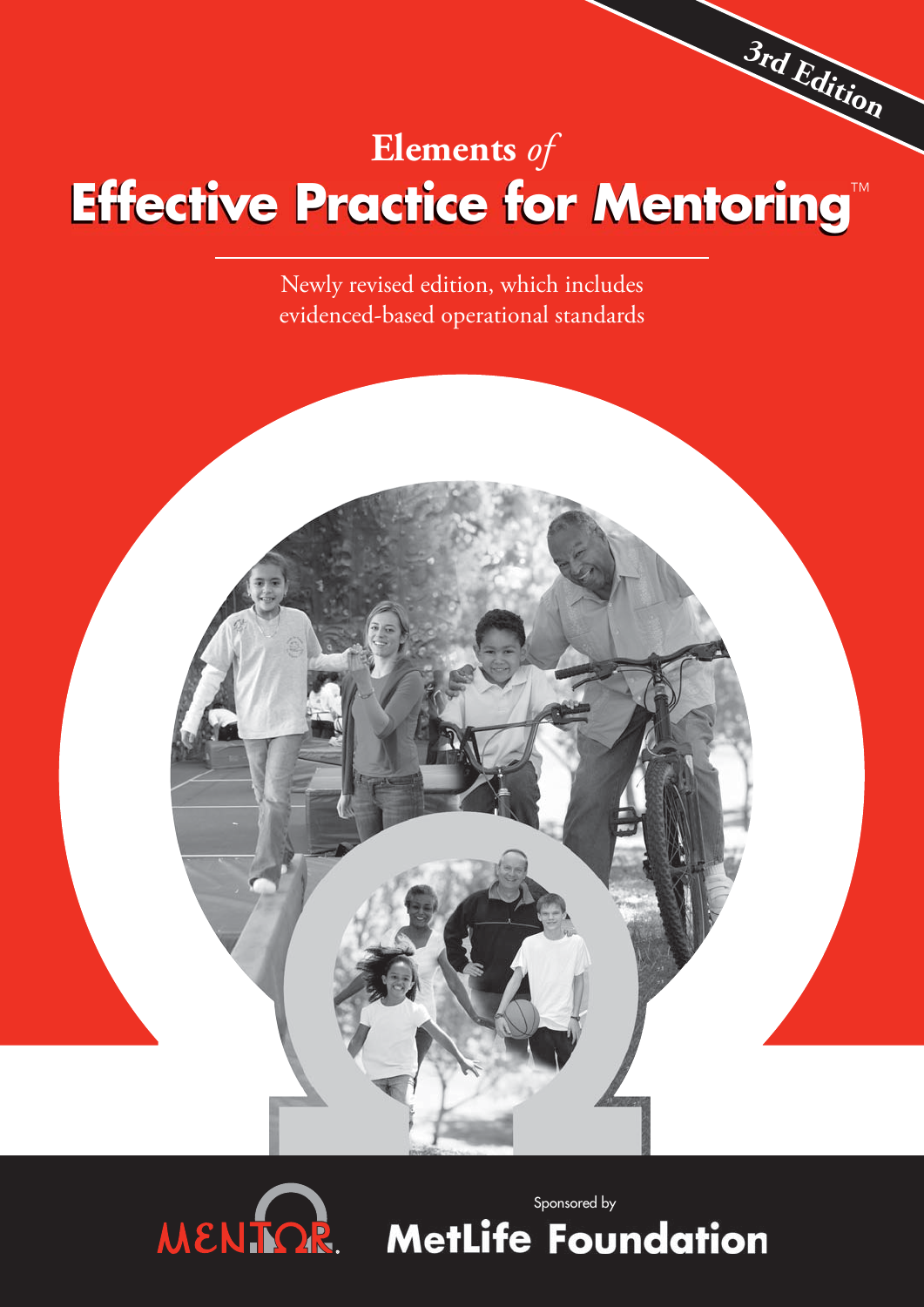# **Introduction**

As a strategy for helping young people succeed in school, work and life, mentoring works. It helps give young people the confidence, resources and support they need to achieve their potential. But, the fact is this: these positive outcomes are only possible when young people are engaged in high-quality mentoring relationships.

The *Elements of Effective Practice for Mentoring* holds the key to success in producing high-quality relationships. The new edition of the *Elements* provides six evidence-based standards for practice that incorporate the latest research and best-available practice wisdom. It also reprises advice that appeared in earlier editions on program design and planning; program management; program operations; and program evaluation.

We believe adherence to the *Elements* will ensure that mentoring relationships thrive and endure. They include measures that any mentoring program in any setting can implement, as well as measures that any agency can incorporate within the mentoring element of broad-based, positive youth development programming. This means that community-based, corporate-based, school-based, faith-based and Internet-based mentoring programs can use the *Elements* to meet the specific needs of the young people they serve and the milieu in which they operate. And, it means that afterschool and other positive youth development programs which embed mentoring within their programming will find the *Elements* equally useful and adaptable.

These new guidelines are the culmination of a process that, once again, brought together the nation's foremost authorities on mentoring. The leaders are recognized in the Acknowledgments section. We thank each and every one of them for their invaluable counsel and dedication to making mentoring the kind of experience it should be for children.

For additional details about the research that underpins these guidelines or to learn more about approaches to implementing them, please visit www.mentoring.org. Finally, there will undoubtedly be a fourth edition of the *Elements*, so your feedback and suggestions are welcome. Meanwhile, we thank you for your interest and for continuing to help raise the bar as we all work to expand the world of quality mentoring.

In partnership, Sonyel

Tonya T. Wiley Chief Administrative Officer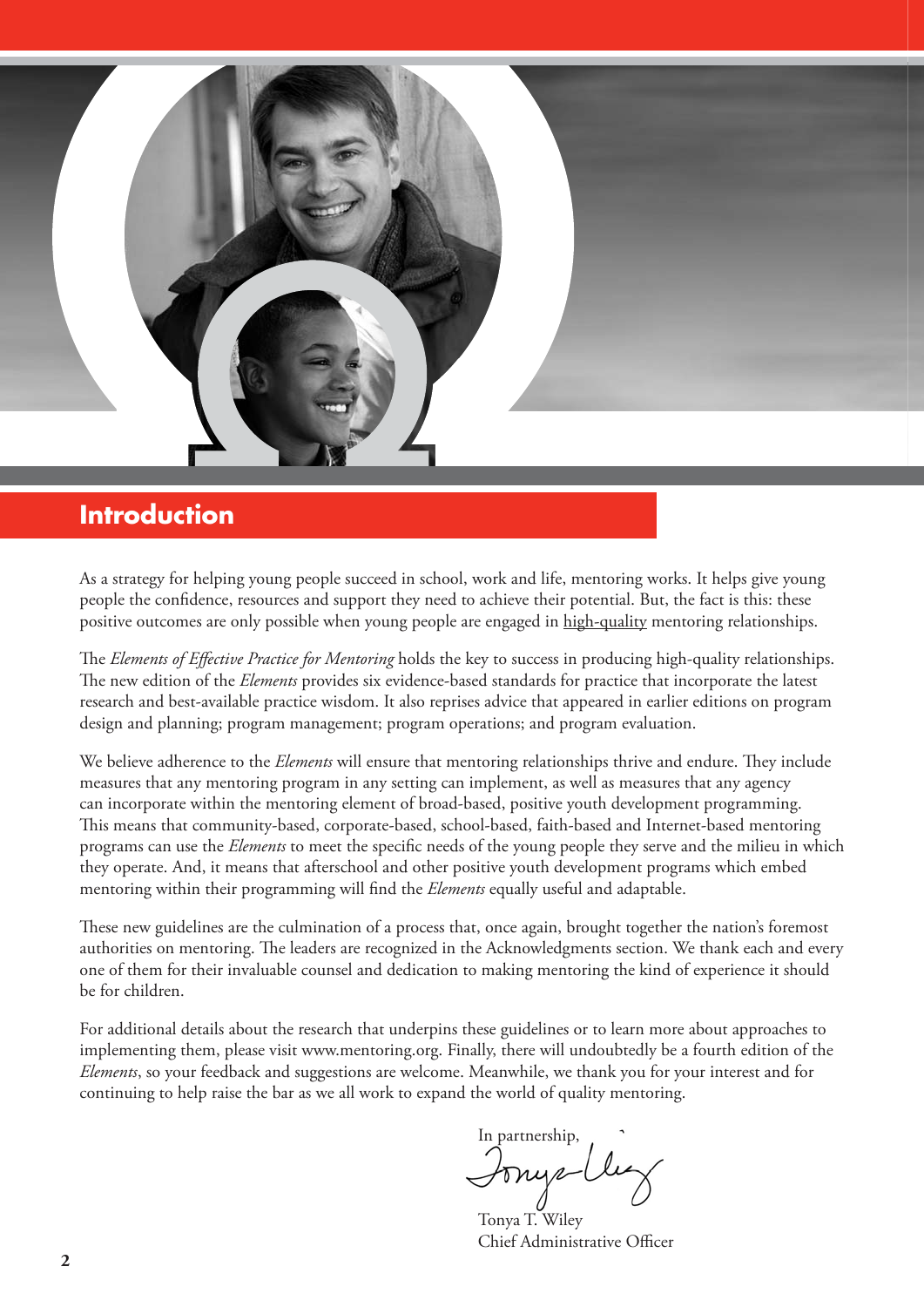

# This edition of the *Elements* is divided into two parts:

**Part I:** Operational Standards for Mentoring Programs *(or mentoring embedded into larger, positive youth development programming, like afterschool programs)*

**Part II:** Program Design and Planning, Management and Evaluation

Part I offers six evidence-based **standards** that address six critical dimensions of mentoring program operations: 1) recruitment; 2) screening; 3) training; 4) matching; 5) monitoring and support; and 6) closure. For each standard, specific **benchmarks** are advanced, along with research-based justifications. Together, the standards and benchmarks provide practical guidance on how best to approach the provision of high-quality mentoring in day-to-day operations — whether in a stand-alone mentoring program or a positive youth development program in which mentoring is one element. In addition, **enhancements**, based principally on the wisdom of outstanding practitioners, are offered for readers' consideration and use.

Part II provides equally practical advice regarding how to build a new mentoring program or strengthen an existing one. It focuses on program design and planning; program management; and program evaluation. The **program design and planning** section includes guidelines you can use to launch an effective new mentoring initiative. The section on **program management** focuses on what needs to be done to ensure that a mentoring program operates within a strong organizational context, no matter what the precise setting — which will continue to vary widely. The section on **program evaluation** imparts basic guidelines on how to prepare for and support this important function.

Finally, to review and adapt the operational standards and/or make use of advice regarding program planning, management, operations and evaluation, please check out two additional resources. First, meet with your local *Mentoring Partnership* (They now operate in 25 states and are one-stop sites for information about quality mentoring practice. See www.mentoring.org/find\_resources/state\_partnerships/ for listings.). Second, please visit www.mentoring.org, the nation's most comprehensive resource for mentors and mentoring initiatives nationwide.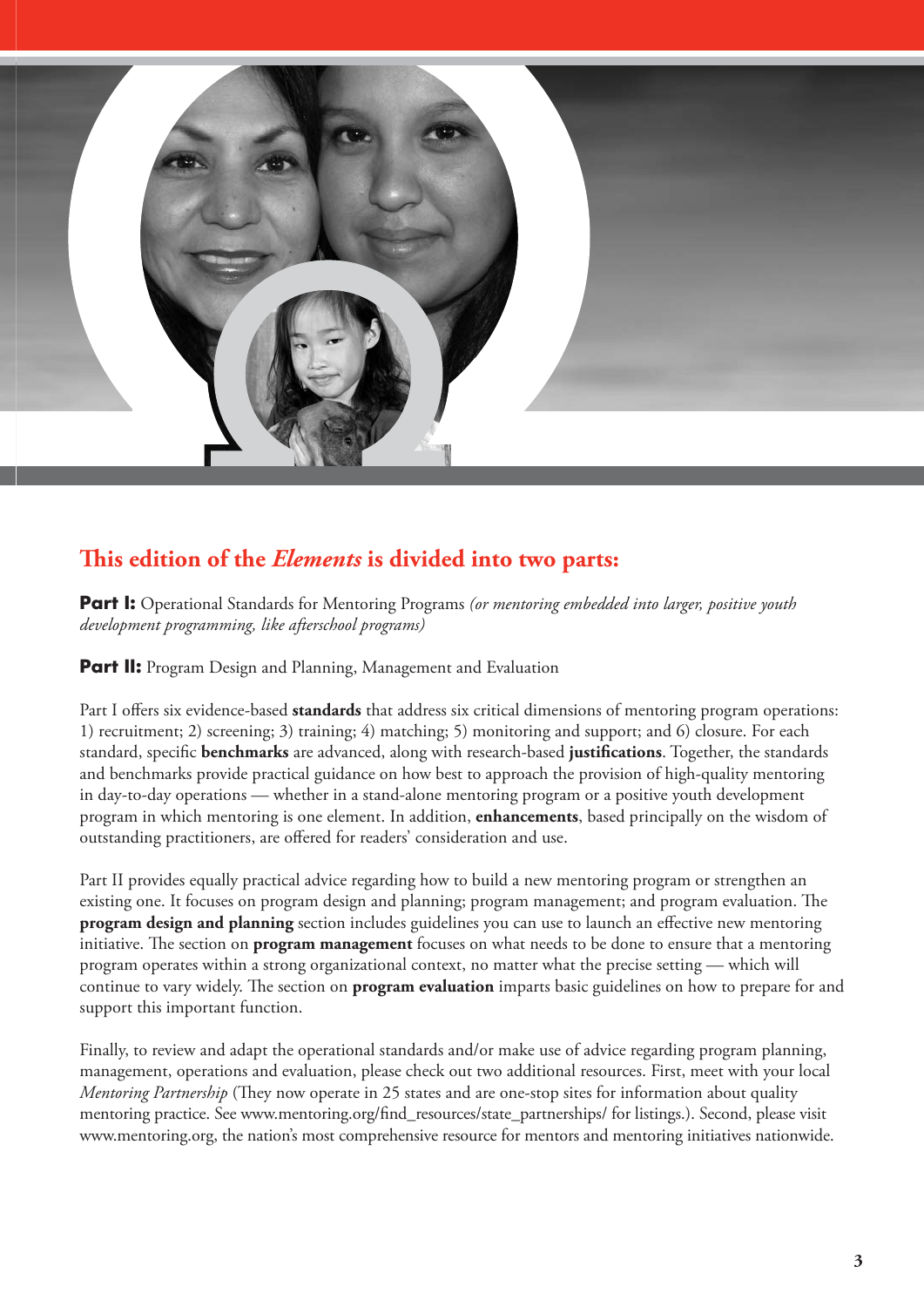

# **Standard 1: Recruitment**

Standard: Recruit appropriate mentors and mentees by realistically describing the program's aims and expected outcomes.

# **Benchmarks:**

#### **Mentor Recruitment**

**B.1.1** Program engages in recruitment strategies that realistically portray the benefits, practices and challenges of mentoring in the program.

## **Mentee Recruitment**

**B.1.2** Program recruits youth whose needs best match the services offered by the program and helps them understand what mentoring is and what they can expect from a mentoring relationship.

## **Enhancements:**

#### **Mentor Recruitment**

**E.1.1** Program has a written statement outlining eligibility requirements for mentors in its program.

#### **Mentee Recruitment**

**E.1.2** Program has a written statement outlining eligibility requirements for mentees in its program.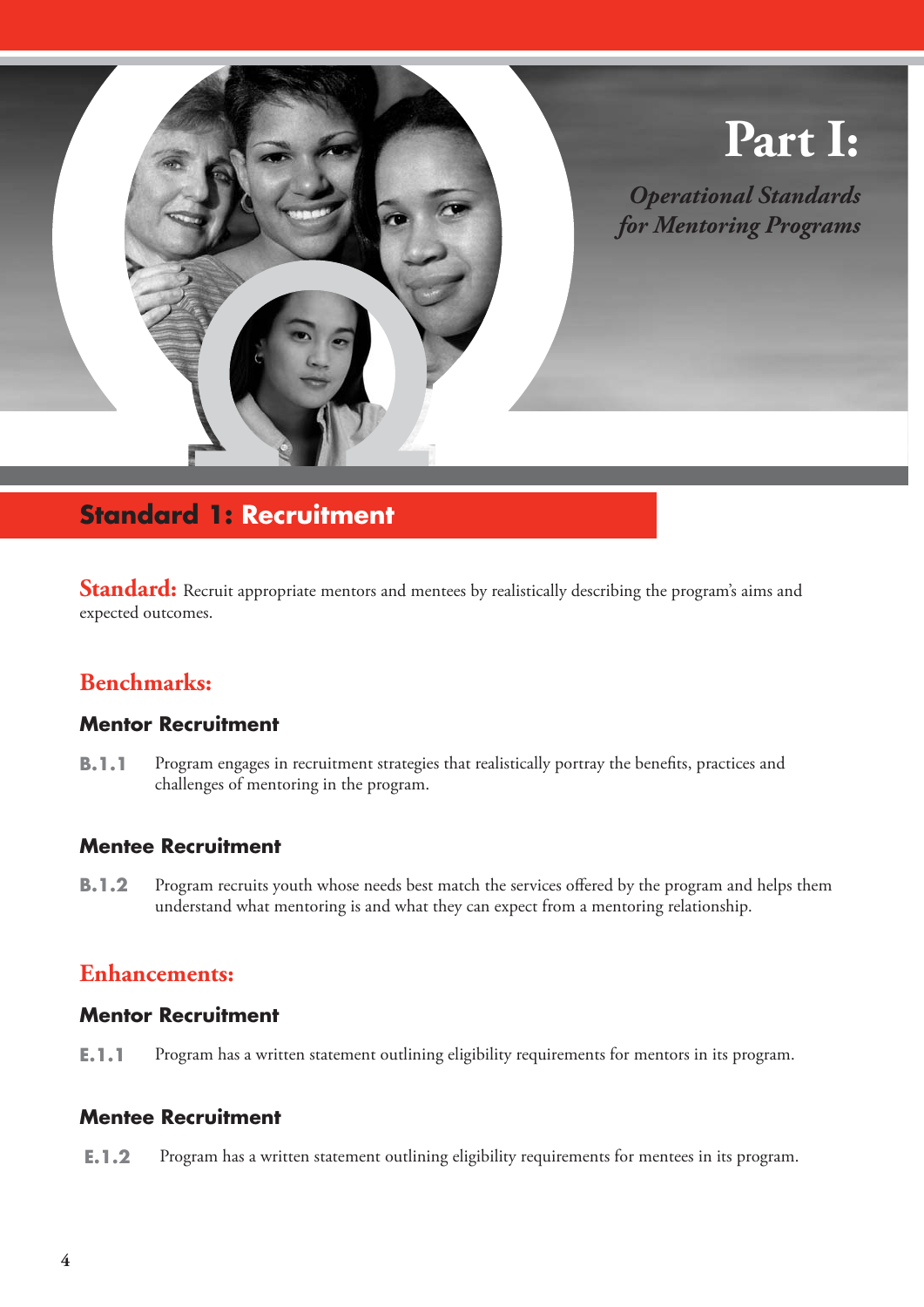# **Justification for Recruitment Benchmarks:**

Mentors' unfulfilled expectations can contribute to an earlier-than-expected ending of mentoring relationships.<sup>1</sup> Thus, it is important for programs to realistically describe both the rewards and challenges of mentoring when recruiting mentors. When imagined outcomes are not immediately realized or take a different form than what was originally expected, mentors may decide that the relationship does not meet their needs, and, consequently, they may end the match prematurely. Thus, when recruiting potential mentors, it is important to set realistic expectations regarding a mentoring relationship and what it can achieve. Practically

speaking, one way to set realistic expectations for a prospective mentor is to provide him or her with written eligibility requirements.

Also, mentees frequently report not knowing what to expect from a mentoring program and/or in a mentoring relationship.<sup>1</sup> Therefore, when mentees are recruited for participation in a mentoring program, it is important to provide them with information about what mentoring is and how it can be helpful to them. Program staff should also inquire about prospective mentees' expectations about being mentored and about the mentoring program. In this way, program staff can help prospective mentees develop both positive and realistic expectations.

#### **References**

1 Spencer, R. (2007). "It's not what I expected": A qualitative study of youth mentoring relationship failures. *Journal of Adolescent Research,* 22, 331-354.

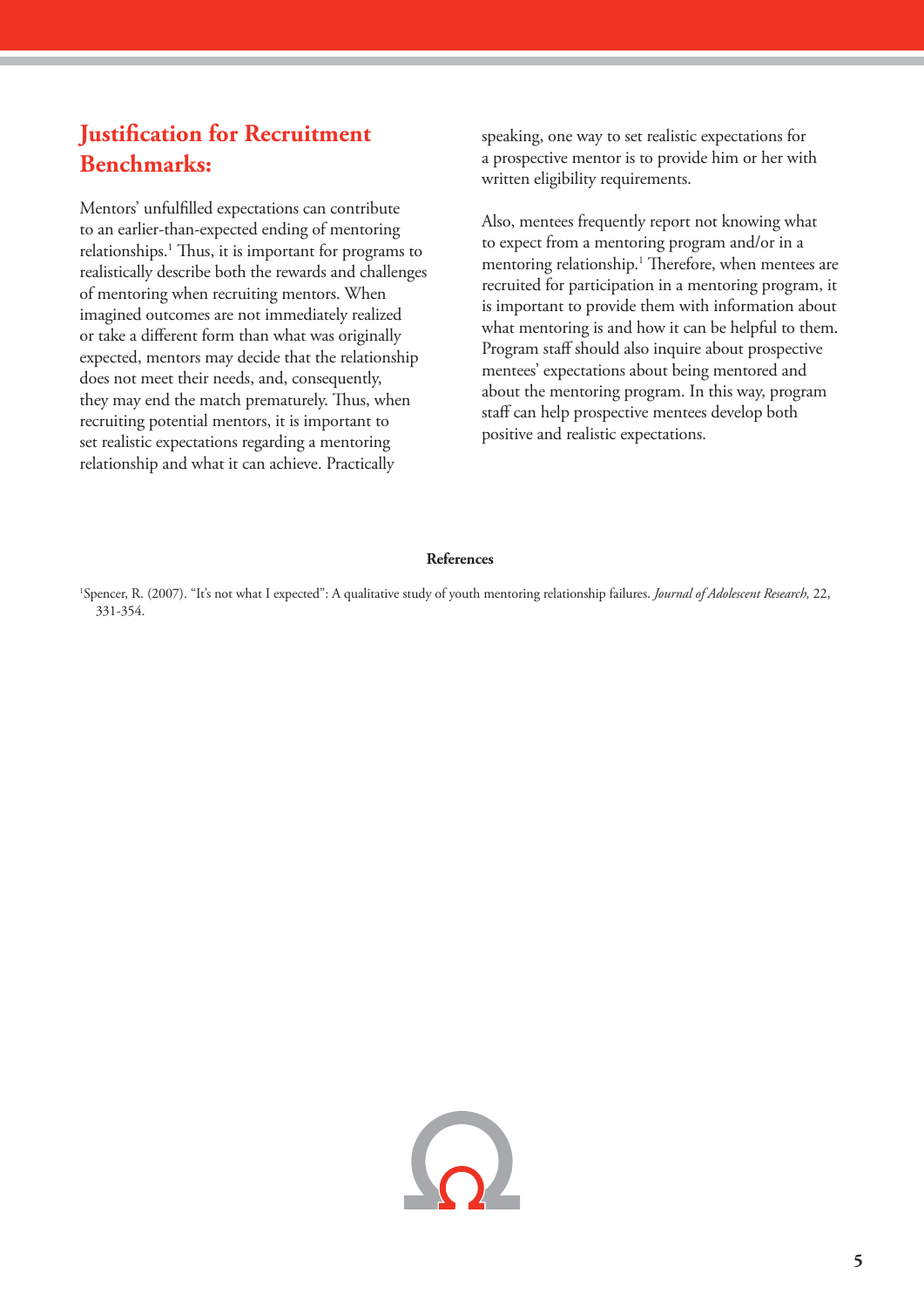

# **Standard 2: Screening**

**Standard:** Screen prospective mentors to determine whether they have the time, commitment and personal qualities to be an effective mentor.

# **Benchmarks:**

#### **Mentor Screening**

- **B.2.1** Mentor completes an application.
- **B.2.2** Mentor agrees to a one (calendar or school) year minimum commitment for the mentoring relationship.
- **B.2.3** Mentor agrees to participate in face-to-face meetings with his or her mentee that average one time per week and one hour per meeting over the course of a calendar or school year.\*

\*Th is benchmark may be addressed diff erently as long as there is evidence to support that the variation is associated with positive outcomes for mentees (e.g., combining in-person meetings with online communication or telephone calls; meeting almost exclusively online; meeting less frequently than once a week, with each meeting lasting for more than an hour, on average). As a general rule, programs should aim to either meet this benchmark or provide a clear rationale for doing otherwise. (See justification for additional comments on this topic.)

- **B.2.4** Program conducts at least one face-to-face interview with mentor.
- **B.2.5** Program conducts a reference check (personal and/or professional) on mentor.
- **B.2.6** Program conducts a comprehensive criminal background check on adult mentor, including searching a national criminal records database along with sex offender and child abuse registries.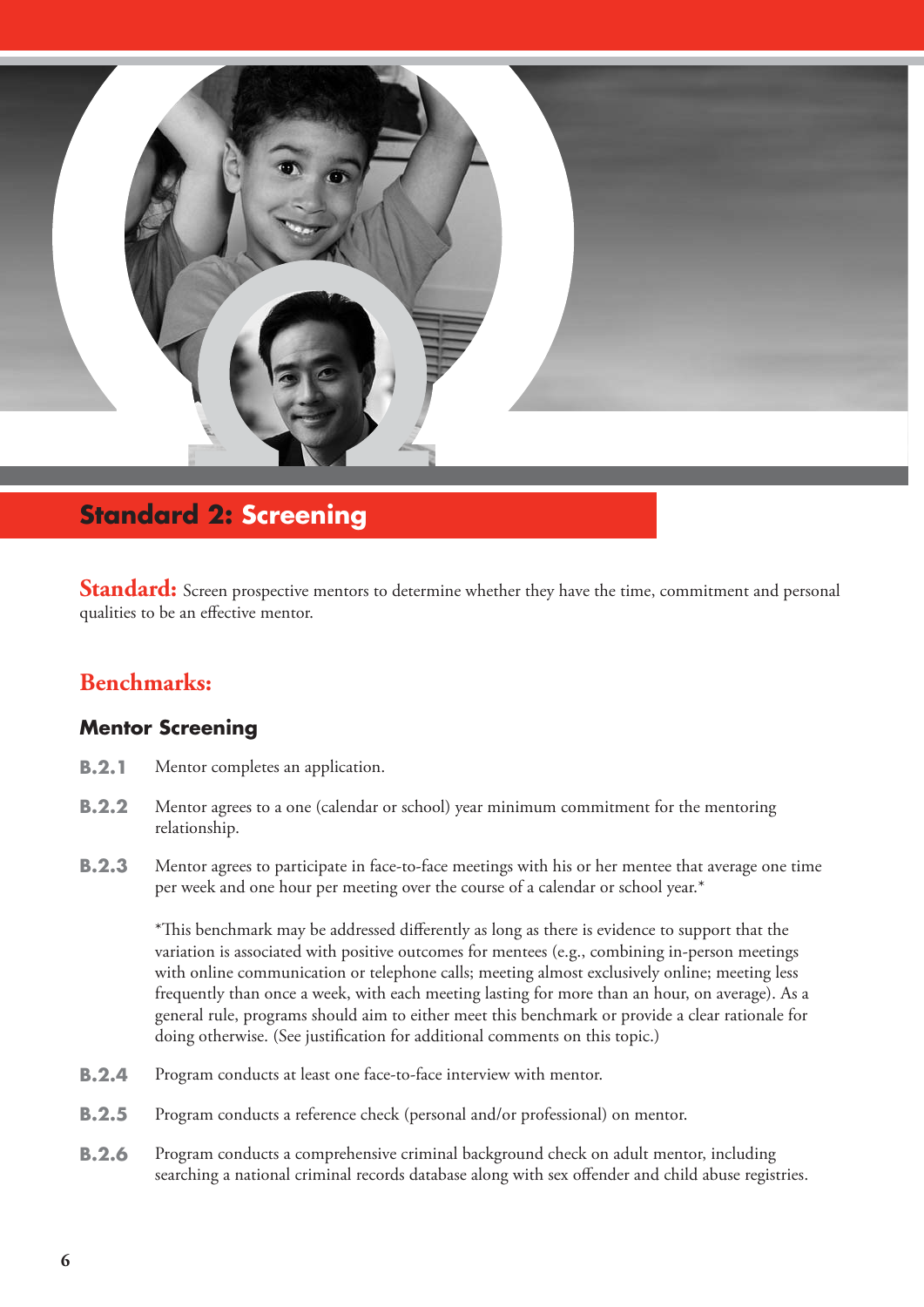#### **Mentee Screening**

- **B.2.7** Parent(s)/guardian(s) complete an application and provide informed consent for their child to participate.
- **B.2.8** Parent(s)/guardian(s) and mentee agree to a one (calendar or school) year minimum commitment for the mentoring relationship.
- **B.2.9** Parents(s)/guardian(s) and mentee agree that the mentee will participate in face-to-face meetings with his or her mentor a minimum of one time per week, on average, for a minimum of one hour per meeting, on average.

## **Enhancements:**

- **E.2.1** Program utilizes national, fingerprint-based FBI criminal background checks (e.g., the SafetyNET system operating under the auspices of the Child Protection Improvements Act, in cooperation with the National Center for Missing & Exploited Children).
- **E.2.2** School-based programs assess mentor's interest in maintaining contact with mentee during the summer months following the close of the school year and offer assistance with maintaining contact.

# **Justification for Screening Benchmarks:**

Screening practices, including face-to-face interviews with prospective mentors, as well as reference and background checks, are recommended as a guideline across a wide range of mentoring programs.<sup>1,2</sup> Reference checks are also essential for assessing the suitability of the prospective mentor for a mentoring relationship. More specifically, criminal background checks are a necessary component of screening prospective mentors and must be conducted before initiating any contact between the mentor and the mentee. The check provides a concrete method for mentoring programs to enhance the likelihood that the mentee will be protected and safe with his or her mentor.

Analyses indicate that it is important to gain access to records from national and not just state registries because criminals move, and one state registry alone may not provide a complete picture of an individual's criminal history. The SafetyNET criminal background check system employs a fingerprint-based system that relies on nationwide records available through the FBI. Findings indicate that SafetyNET provides the best available protection against those who may have a record of serious crimes against children in one state and then apply to be a mentor in another state.<sup>3</sup>

#### **Mentor and Mentee Commitment**

Longer-term mentoring relationships are associated with more benefits to youth than shorter-term relationships. Evidence for the importance of relationship duration has emerged from studies of community- and school-based models of volunteer youth mentoring.<sup>4,5,6,7,8</sup> For example, adolescents who participated in a relationship that lasted at least 12 months had more positive benefits as compared to youth in relationships that lasted fewer than 12 months.4 In addition, prematurely ending a match may result in negative child outcomes.<sup>4, 9</sup> Taken together, these studies establish the importance of mentoring relationships lasting for at least one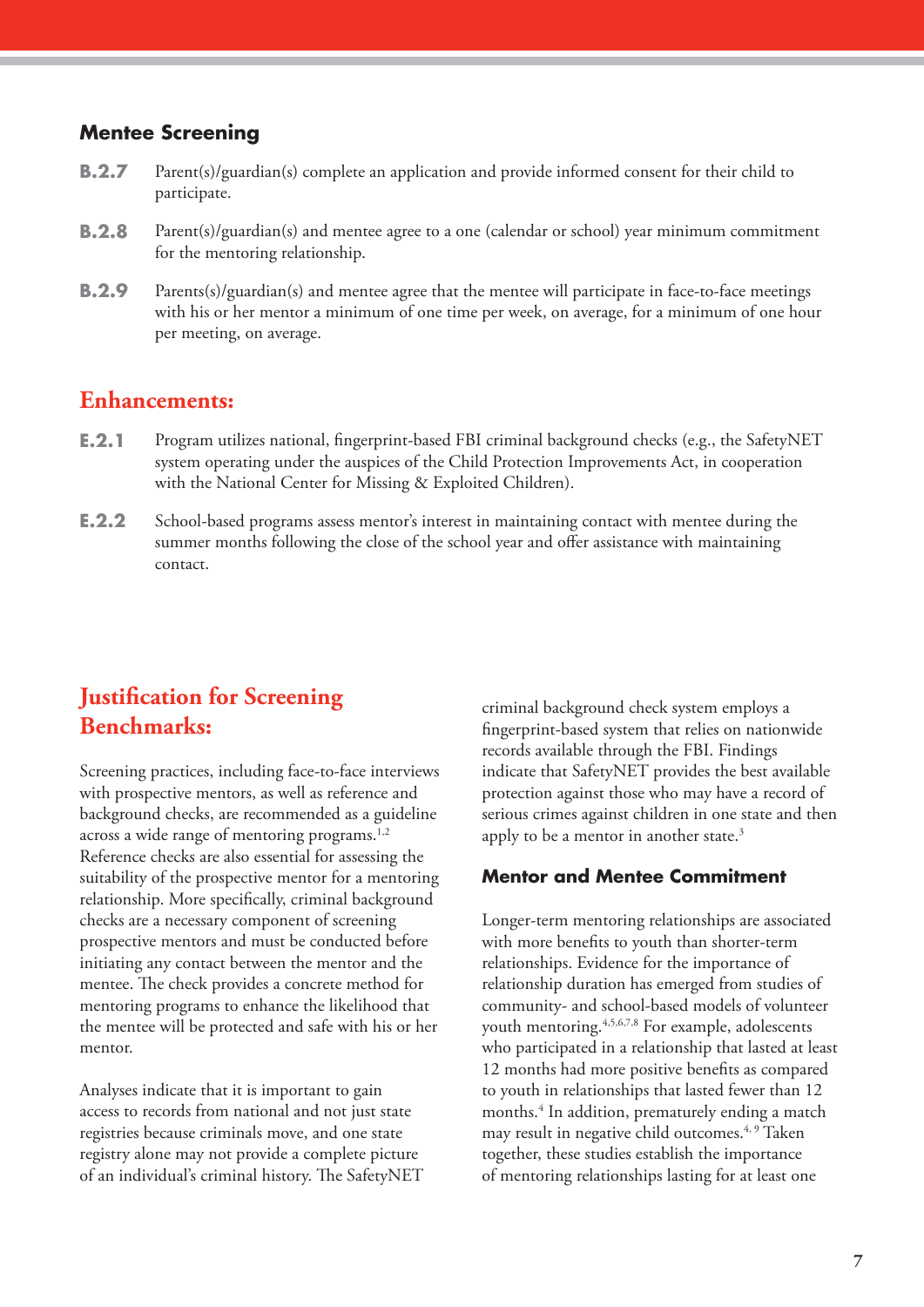academic or calendar year. What may eventually emerge as the dominant influence on effects related to program duration is whether relationships are continued for the full duration of the established expectations, even if these are for a shorter period of time than one calendar year.<sup>10</sup> However, the current evidence suggests that longer is better and that programs that last less than one year generally produce less potent outcomes.

In addition to relationship length, the frequency of contact between mentor and mentee has also been linked to positive youth outcomes. Frequent, regular contact provides more opportunities to develop a close relationship by engaging in shared activities and providing ongoing social and emotional support. $7,11,12$ 

#### **References**

- <sup>1</sup>The National Mentoring Working Group. (1991). *Mentoring: Elements of effective practice.* Washington, DC: National Mentoring Partnership.<br><sup>2</sup>Miller A. (2007). Best practices for formal vouth mentoring. In T. D. Allen & <sup>2</sup>Miller, A. (2007). Best practices for formal youth mentoring. In T. D. Allen & L. T. Eby (Eds.), *The Blackwell handbook of mentoring: A multiple perspectives approach* (pp. 307-324). Malden, MA: Blackwell Publishing.
- 3 MENTOR (2009). Analysis of funding drawn from the PROTECT Act child safety pilot. Alexandria, VA.
- <sup>4</sup>Grossman, J.B., & Rhodes, J.E. (2002). The test of time: predictors and effects of duration in youth mentoring relationships. *American Journal of Community Psychology, 30,* 199-219.
- <sup>5</sup>Frecknall, P., & Luks, A. (1992). An evaluation of parental assessment of Big Brothers Big Sisters of New York City. *Adolescence, 27,* 715-718.<br><sup>6</sup>Crossman J. B. & Johnson A. (1998). Assessing the effectiveness of ment
- <sup>6</sup>Grossman, J. B., & Johnson, A. (1998). Assessing the effectiveness of mentoring programs. In J. B. Grossman (Ed.), *Contemporary issues in mentoring* (pp. 10-23). Philadelphia, PA: Public/Private Ventures.
- <sup>7</sup>Herrera, C., Grossman, J.B., Kaugh, T.J., Feldman, A.F., McMaken, J., & Jucovy, L. Z. (2007). *Making a difference in schools: The Big Brothers Big Sisters school-based mentoring impact study.* Philadelphia, PA: Public/Private Ventures.
- <sup>8</sup>Rhodes, J.E., Reddy, R., Grossman, J. B. (2005). The protective influence of mentoring on adolescents' substance use: Direct and indirect pathways. *Applied Developmental Science*, 9, 31-47.
- <sup>9</sup>Karcher, M. J. (2005). The effects of developmental mentoring and high school mentors' attendance on their younger mentees' self-esteem, behavior and connectedness. *Psychology in the Schools, 42,* 65-77.
- 10Larose, S., Tarabulsy, G., & Cyrenne, D. (2005). Perceived autonomy and relatedness as moderating the impact of teacher-student mentoring relationship on student academic adjustment, *The Journal of Primary Prevention*, 26, 111-128.
- <sup>11</sup>DuBois, D. L., & Neville, H. A. (1997). Youth mentoring: Investigation of relationships characteristics and perceived benefits. *Journal of Community Psychology, 25, 227-234.* 12Parra, G. A., & Pugh-Lilly, A. O. (2002). Mentoring relationships for youth: Investigation of a process-
- oriented model. *Journal of Community Psychology, 30,* 367-388.

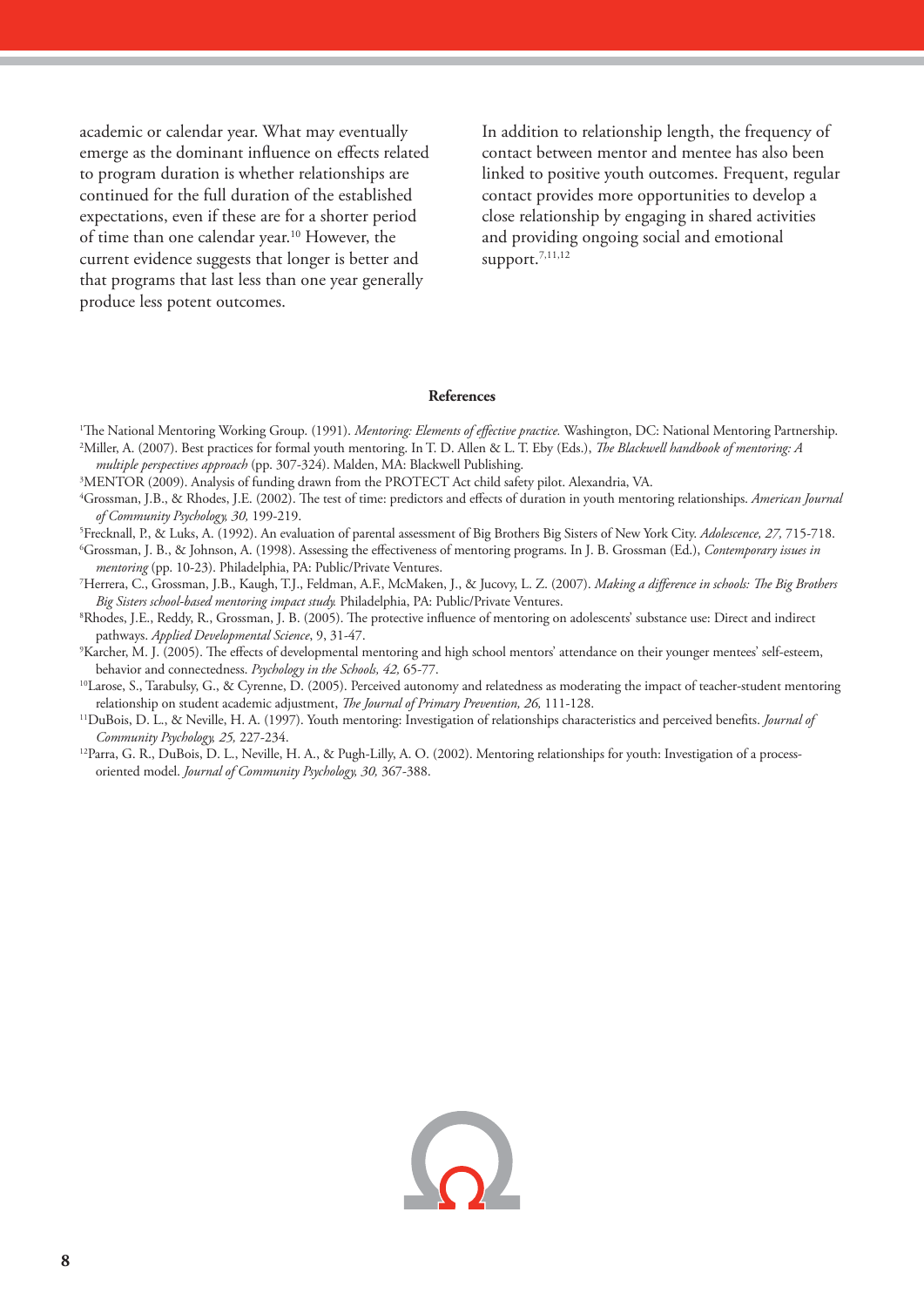

# **Standard 3: Training**

Standard: Train prospective mentors in the basic knowledge and skills needed to build an effective mentoring relationship.

# **Benchmarks:**

#### **Mentor Training**

- **B.3.1** Program provides a minimum of two hours of pre-match, in-person training.
- **B.3.2** Mentor training includes the following topics, at a minimum:
	- a. Program rules;
	- b. Mentors' goals and expectations for the mentor/mentee relationship;
	- c. Mentors' obligations and appropriate roles;
	- d. Relationship development and maintenance;
	- e. Ethical issues that may arise related to the mentoring relationship;
	- f. Effective closure of the mentoring relationship; and
	- g. Sources of assistance available to support mentors.

## **Enhancements:**

#### **Mentor Training**

- **E.3.1** Program uses evidence-based training materials.
- **E.3.2** Program provides additional pre-match training opportunities beyond the two-hour, in-person minimum.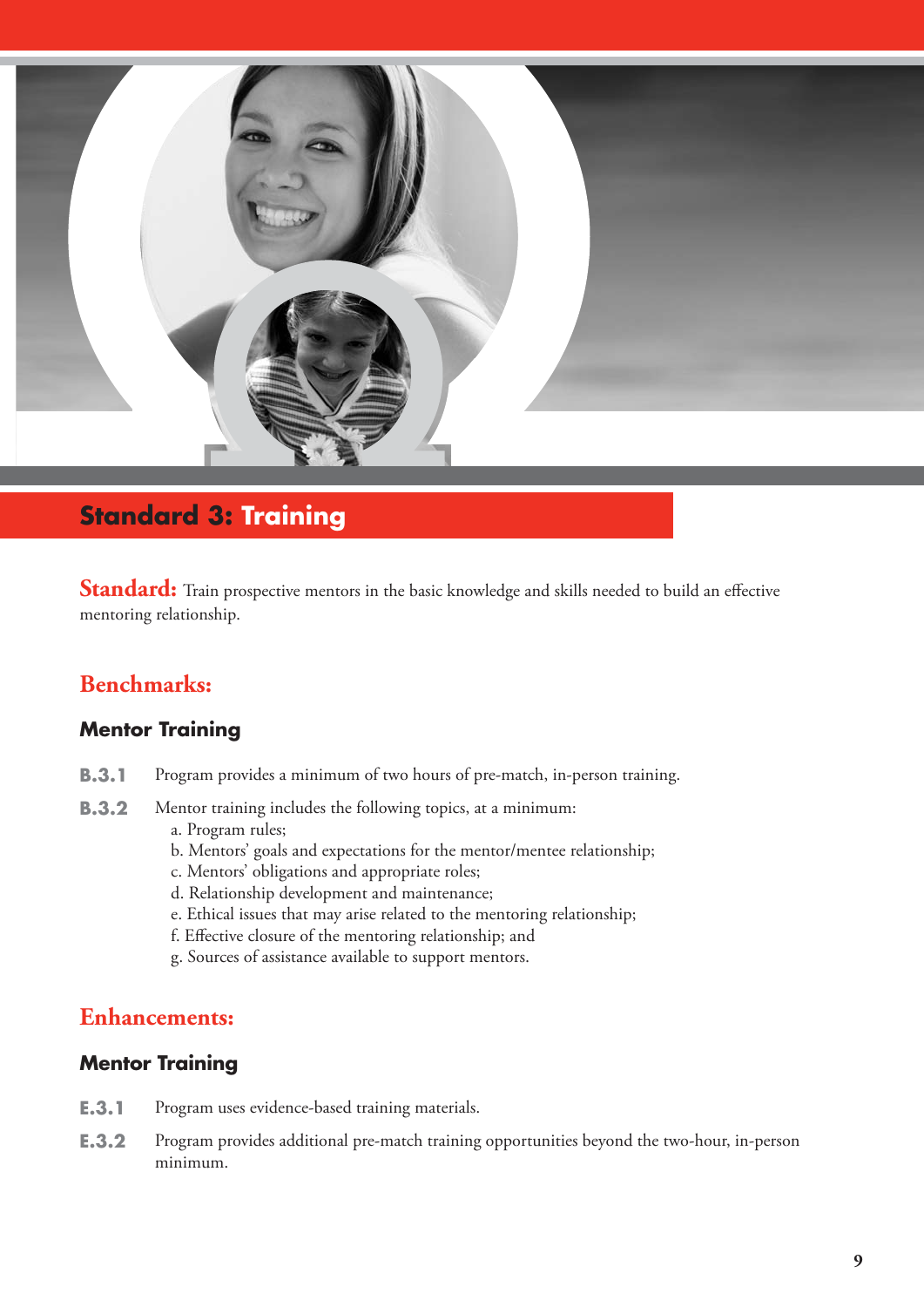- **E.3.3** Program addresses the following developmental topics in the training:
	- a. Youth development process;
	- b. Cultural, gender and economic issues; and
	- c. Opportunities and challenges associated with mentoring specifi c populations of children (e.g., children of prisoners, youth involved in the juvenile justice system, youth in foster care, high school dropouts), if relevant.
- **E.3.4** Program uses training to continue to screen mentors for suitability and develops techniques for early trouble-shooting should problems be identified.

#### **Mentee Training**

- **E.3.5** Program provides training for the mentee and his or her parent(s)/guardian(s) (when appropriate) on the following topics:
	- a. Program guidelines;
	- b. Mentors' obligations and appropriate roles;
	- c. Mentees' obligations and appropriate roles; and
	- d. Parental/guardian involvement guidelines.

# **Justification for Training Benchmarks:**

#### **Mentor Training**

Mentor training is a vital component of any successful mentoring program.<sup>1</sup> Mentor training is particularly important because it has documented implications for mentors' perceptions about the mentor-mentee relationship, including their feelings of closeness, support, satisfaction and effectiveness as a mentor.<sup>2,3,4</sup> Further, these perceptions of the mentor-mentee relationship are thought to influence the positive outcomes and continuation of the mentor-mentee relationship, suggesting the lasting importance of mentor training for youth outcomes.<sup>4</sup>

#### **Length of Mentor Training**

According to recent research, community- and school-based mentors in Big Brothers Big Sisters of America programs who attended fewer than two hours of pre-match training reported less positive feelings of closeness and support about the relationship with their mentee, spent less time with their mentee and were less likely to continue their relationship into a second year than mentors who received more training.3

#### **Content of Mentor Training**

Mentors and mentees may experience difficulties when their motivations and goals for the mentoring relationship do not match. Mentors' motivations are especially influential in the early stages of the mentoring relationship.5,6 Mentors' motivations also influence whether they obtain information about mentoring prior to the match, plan for future activities with their mentee and form expectations about the mentoring relationship.7 And, mentors who report a discrepancy between their initial expectations of their relationship with their mentee and their actual post-match experiences with their mentee are less likely to report an intention to stay in the mentoring relationship.<sup>8,9</sup> Consequently, training should include a focus on mentor motivations, as well as on helping mentors to identify their goals, modify unrealistic expectations and plan to compare their goals with their mentees' goals to identify and address discrepancies between the two.

Given that having realistic expectations is associated with relationship longevity, training should address the needs of special populations of mentored youth, such as the children of prisoners, children in foster care, children in the juvenile justice system,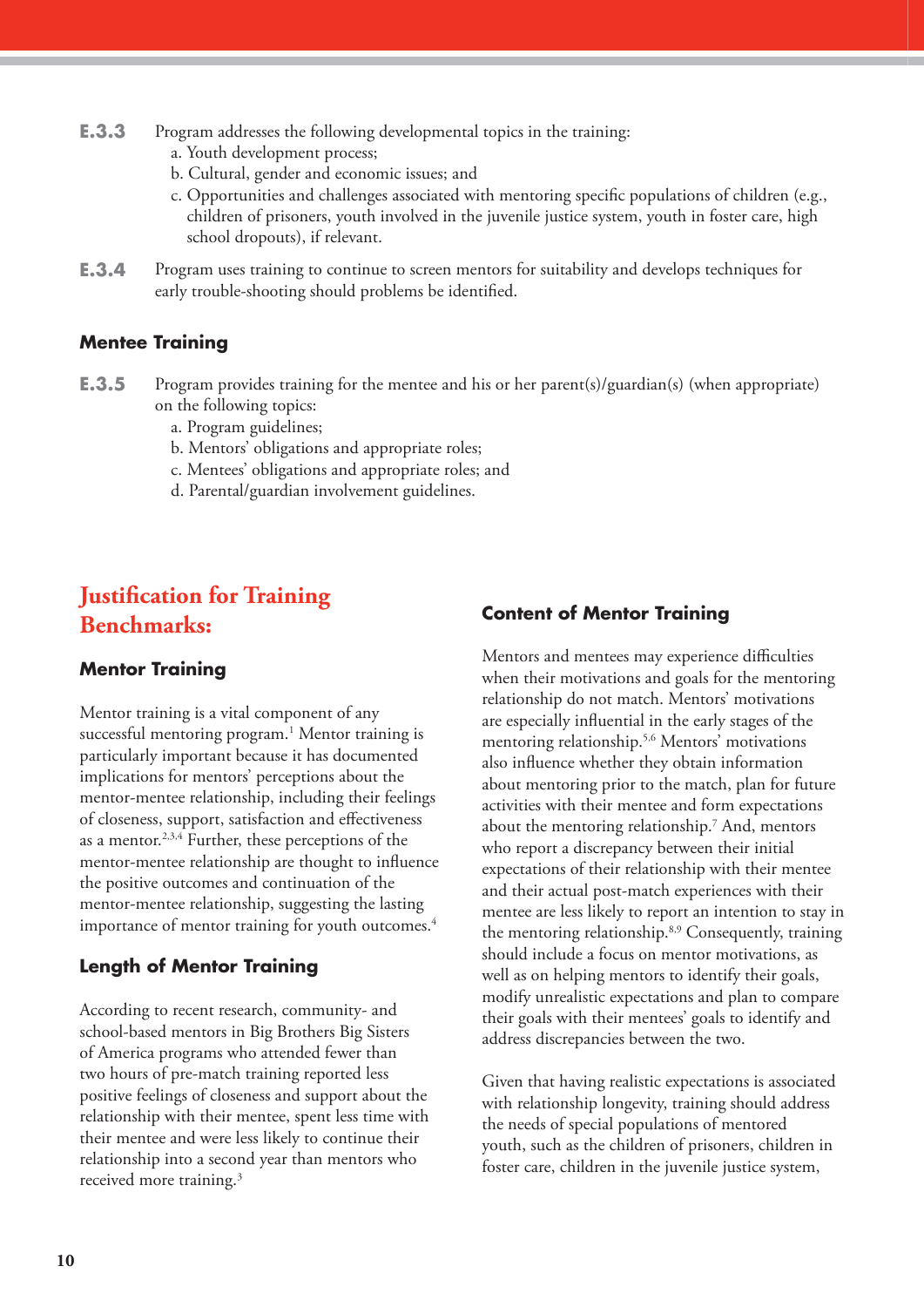children who have dropped out of school and immigrant children.<sup>8,9</sup> For example, immigrant youth face unique challenges, including stress related to discrimination, poverty and separation from family members.<sup>10</sup> Training for mentors of immigrant youth should raise volunteers' awareness of these challenges, as well as heighten their cultural sensitivity. In addition, training should stress the negative outcomes associated with early termination, as research suggests that the termination of a mentoring relationship may be particularly destructive for immigrant youth, especially if they have already experienced the loss of family members during the process of migration.<sup>11</sup>

In another example of a special population, children of incarcerated parents struggle with issues of trust and social stigma.<sup>12</sup> These children often believe that no one trusts them because of their parents' criminal history and have trust issues themselves due to their unstable family situation.12 Training for mentors of

this population should emphasize building trust, for example, by being consistent and following through with plans. Mentors of children of prisoners should also be aware of the possibility that their mentees may feel embarrassed about their parent's incarceration, and they should be equipped with the skills necessary to respond effectively in the event that these feelings are disclosed.<sup>12</sup>

Finally, long-term positive mentoring relationships develop through demonstrating positive relationship behaviors such as authenticity, empathy, collaboration and companionship.9 Training should also focus on developing and sustaining these relationship-enhancing behaviors. Further, training on how to foster a developmental (i.e., cooperative, mentor-driven relationship designed to meet the needs of the mentee) versus prescriptive (i.e., mentor as authority figure) mentoring relationship is recommended.13

#### **References**

- <sup>1</sup>Miller, A. (2007). Best practices for formal youth mentoring. In T. D. Allen & L. T. Eby (Eds.), *The Blackwell handbook of mentoring: A multiple perspectives approach* (pp. 307-324). Malden, MA: Blackwell Publishing.
- <sup>2</sup>Herrera, C., Grossman, J.B., Kaugh, T.J., Feldman, A.F., McMaken, J., & Jucovy, L. Z. (2007). *Making a difference in schools: The Big Brothers Big Sisters school-based mentoring impact study.* Philadelphia, PA: Public/Private Ventures.
- <sup>3</sup>Herrera, C., Sipe, C. L., & McClanahan, W. S. (2000). *Mentoring school-age children: Relationship development in community-based and schoolbased programs.* Philadelphia, PA: Public/Private Ventures.
- 4 Parra, G. R., DuBois, D. L., Neville, H. A., Pugh-Lilly, A. O., & Povinelli, N. (2002). Mentoring relationships for youth: Investigation of a process-oriented model. *Journal of Community Psychology, 30,* 367–388.
- 5 Karcher, M. J., Nakkula, M. J., & Harris, J. (2005). Developmental mentoring characteristics: Correspondence between mentors' and mentee's assessments of relationship quality. *Journal of Primary Prevention, 26,* 93-110.
- 6 Stukas, A. A. & Tanti, C. (2005). Recruiting and sustaining volunteer mentors. In D.L. DuBois & M. Karcher (Eds.), *Handbook of youth mentoring* (pp. 82–99). Thousand Oaks, CA: Sage.
- 7Keller, T.E. (2005). The stages and development of mentoring relationships. In D.L. DuBois & M. Karcher (Eds.), *Handbook of youth mentoring* (pp. 82–99). Thousand Oaks, CA: Sage.
- 8 Madia, B.P., & Lutz, C.J. (2004). Perceived similarity, expectation-reality discrepancies, and mentors' expressed intention to remain in Big Brothers Big Sisters programs. *Journal of Applied Social Psychology, 34,* 598-632.
- <sup>9</sup>Spencer, R. (2006). Understanding the mentoring process between adolescents and adults. *Youth & Society*, 37, 287-315.
- <sup>10</sup>MENTOR (2009). Mentoring Immigrant & Refugee Youth: A Toolkit for Program Coordinators. Alexandria, VA.
- 11Suarez-Orozco C., & Suarez-Orozco M. M. (2001). *Children of immigration.* Cambridge, MA: Harvard University Press.
- <sup>12</sup>Adalist-Estrin, A. (2006). Providing support to adolescent children with incarcerated parents. *The Prevention Researcher*, 13, 7-10.
- <sup>13</sup>Morrow, K.V., & Styles, M.B. (1995). *Building relationships with youth in program settings: A study of Big Brothers Big Sisters. Philadelphia, PA:* Public/Private Ventures.

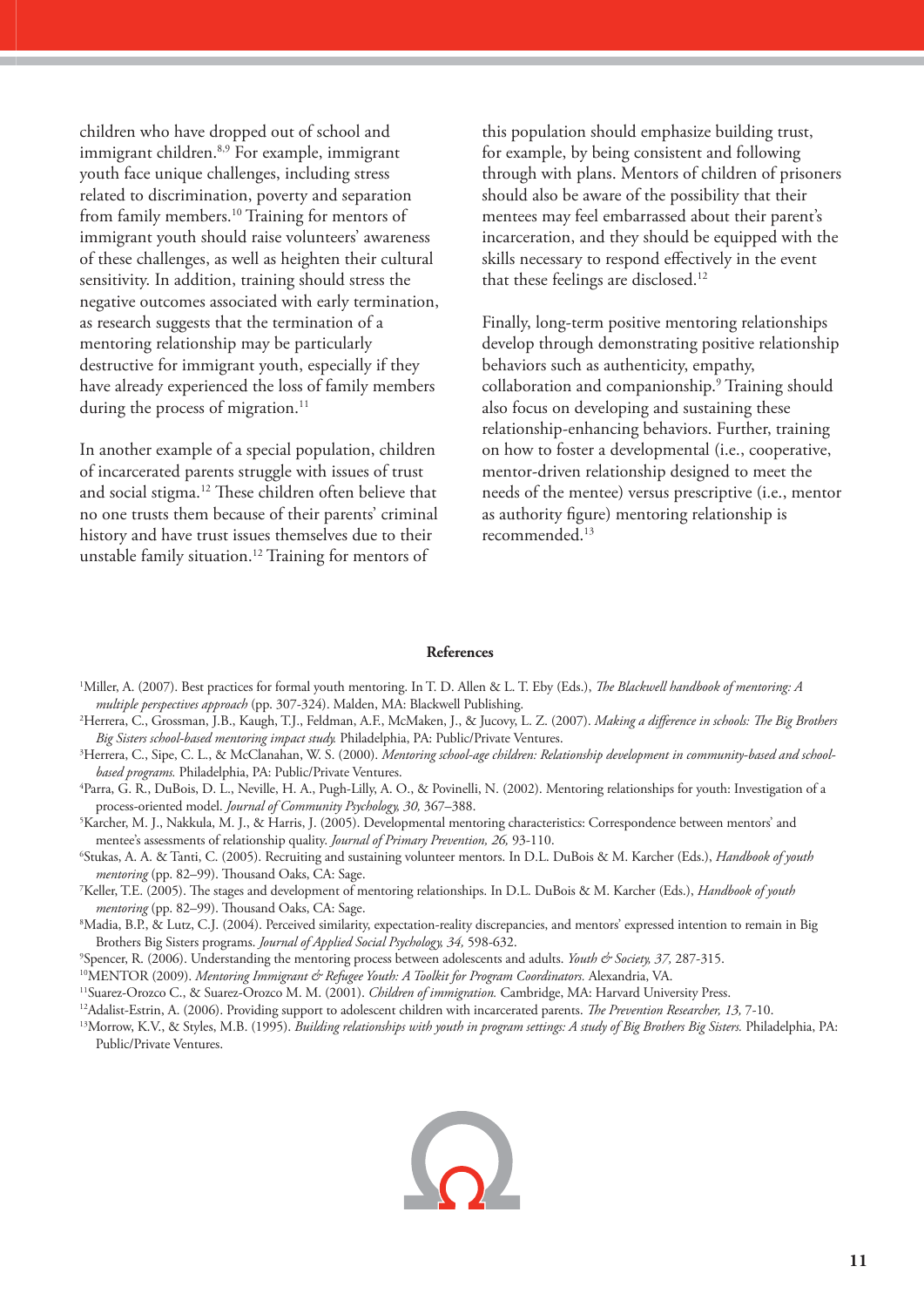

# **Standard 4: Matching**

**Standard:** Match mentors and mentees along dimensions likely to increase the odds that mentoring relationships will endure.

# **Benchmarks:**

- **B.4.1** Program considers its aims, as well as the characteristics of the mentor and mentee (e.g., interests, proximity, availability, age, gender, race, ethnicity, personality and expressed preferences of mentor and mentee) when making matches.
- **B.4.2** Program arranges and documents an initial meeting between the mentor and mentee.

## **Enhancements:**

**E.4.1** Program staff member should be on site and/or present during the initial meeting of the mentor and mentee.

# **Justification for Matching Benchmarks:**

Matching mentors and mentees based on similarities such as age, gender, race and ethnicity, as well as mutual interests, is frequently recommended. However, research comparing cross-race and samerace matches has found few, if any, differences in the

development of relationship quality or in positive outcomes — suggesting that matching on race may not be a critical dimension of a successful mentoring relationship.<sup>1,2</sup> Thus, although the research is not yet conclusive, it has been suggested that matching based on qualities such as the mentor's skills and common interests with the youth should take precedence over matching based on race.<sup>3</sup>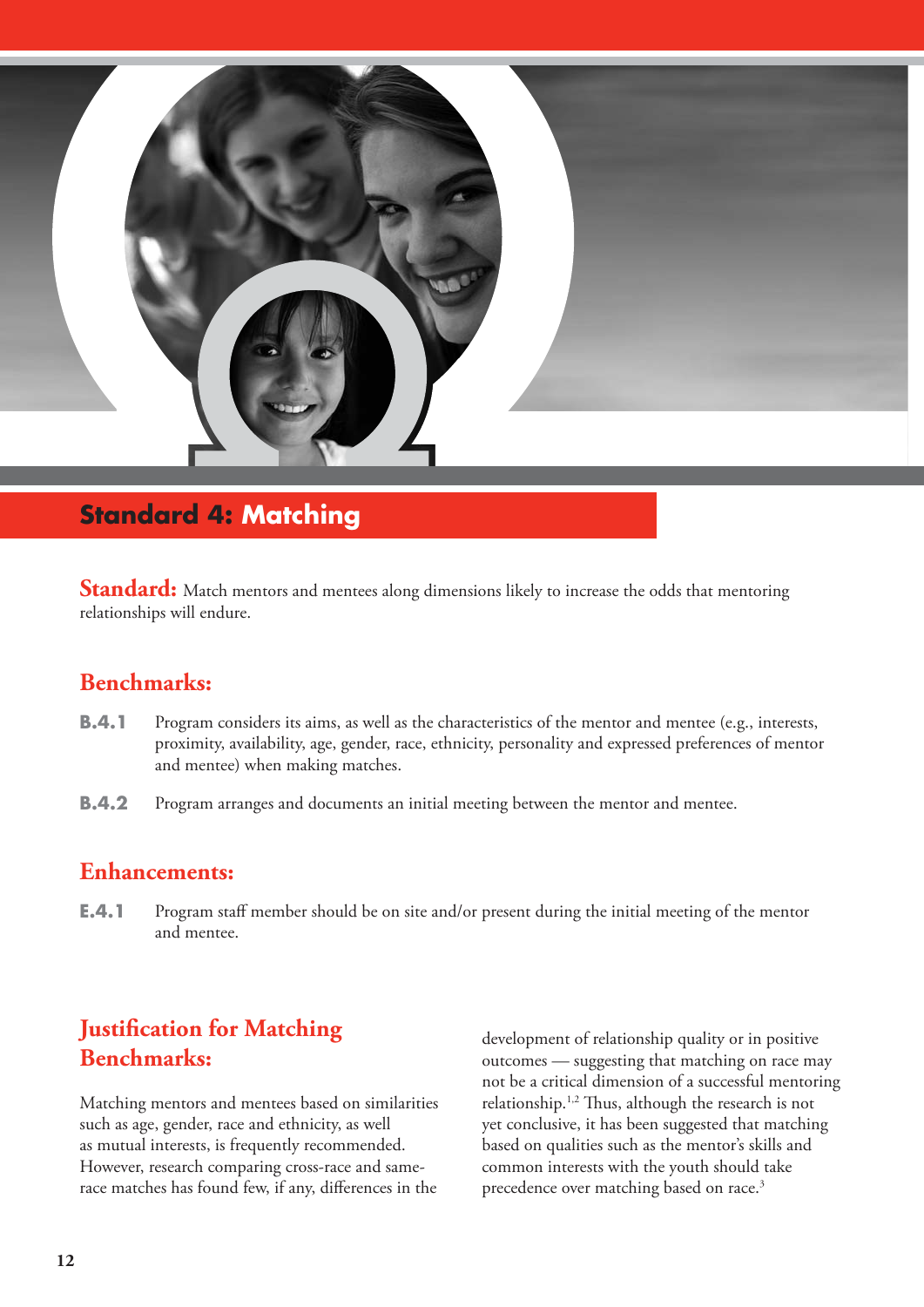In addition, it has been suggested that a mentor's interpersonal skills be considered during the matching process.<sup>4</sup> For example, one specific interpersonal skill that has been studied in recent research, known as attunement, is defined as a mentor's ability to identify and solve relationship barriers. Research has found that the strongest mentor-mentee relationships are with mentors who were either highly or moderately attuned, which suggests that a mentor's ability to tune in to others should be considered in making a match.

Once matched, mentoring best practices suggest that mentors and mentees should have a formal, initial meeting documented by the mentoring program.<sup>5</sup>

#### **References**

1 Morrow, K. V., & Styles, M. B. (1995). *Building relationships with youth in program settings: A study of Big Brothers Big Sisters.* Philadelphia, PA: Public/Private Ventures.

2 Rhodes, J. E., Reddy, R., Grossman, J. B., & Lee, J. M. (2002). Volunteer mentoring relationships with minority youth: An analysis of sameversus cross-race matches. *Journal of Applied Social Psychology, 32,* 2114-2133.

<sup>3</sup>Jucovy, L. (2002). *Same-race and cross-race matching*. Philadelphia, PA: Public/Private Ventures.<br><sup>4</sup>Spencer - R. (2006). Understanding the mentoring process between adolescents and adults. *Yout* 

Spencer, R. (2006). Understanding the mentoring process between adolescents and adults. *Youth and Society, 37,* 287-315.

<sup>5</sup>Miller, A. (2007). Best practices for formal youth mentoring. In T. D. Allen & L. T. Eby (Eds.), *The Blackwell handbook of mentoring: A multiple perspectives approach* (pp. 307-324). Malden, MA: Blackwell Publishing.

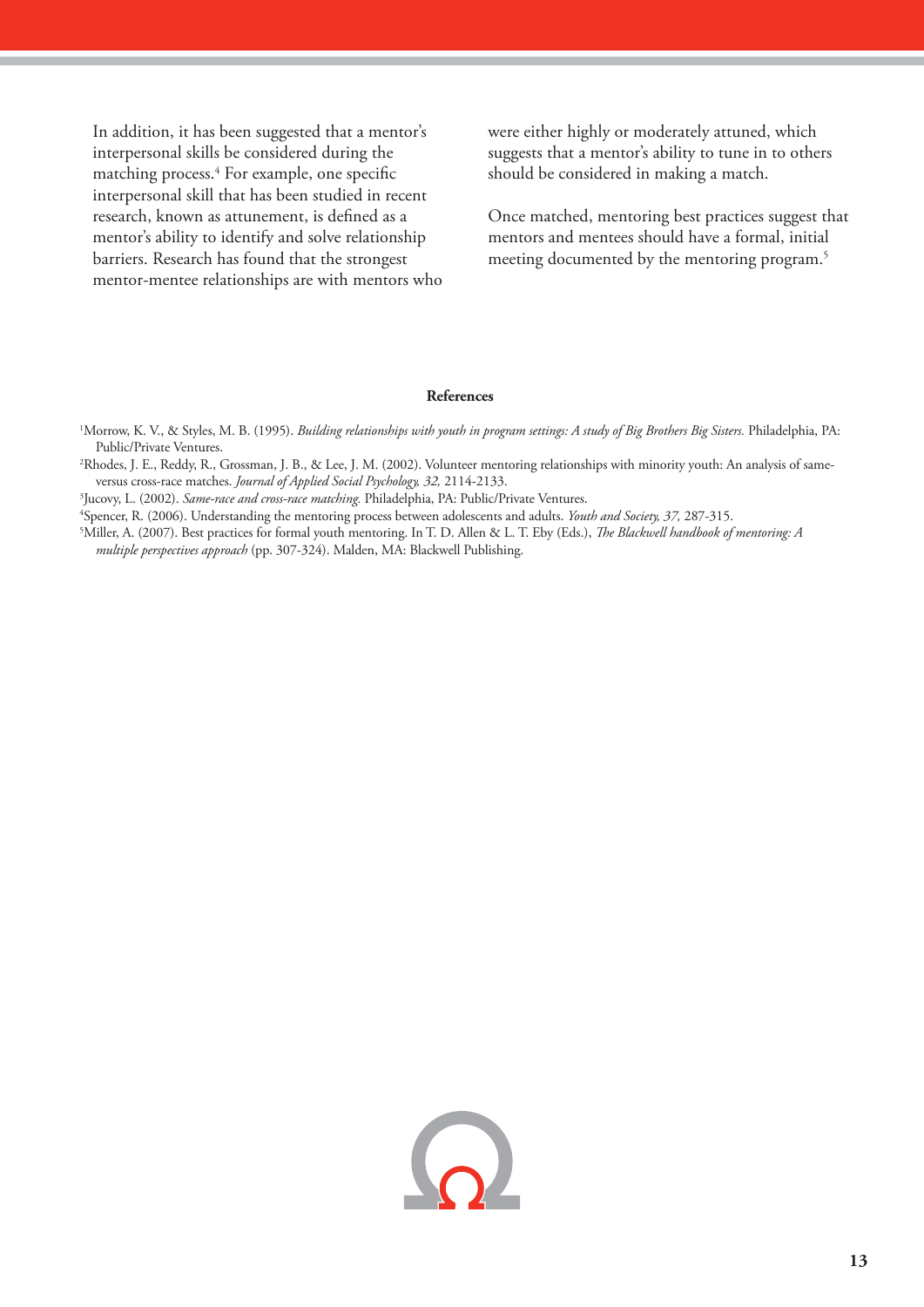

# **Standard 5: Monitoring and Support**

**Standard:** Monitor mentoring relationship milestones and support mentors with ongoing advice, problemsolving support and training opportunities for the duration of the relationship.

## **Benchmarks:**

- **B.5.1** Program contacts the mentor and mentee at a minimum frequency of twice per month for the first month of the match and monthly thereafter.
- **B.5.2** Program documents information about each mentor-mentee contact, including, at minimum, date, length and nature of contact.
- **B.5.3** Program provides mentors with access to at least two types of resources (e.g., expert advice from program staff or others; publications; Web-based resources; experienced mentors; available social service referrals) to help mentors negotiate challenges in the mentoring relationships as they arise.
- **B.5.4** Program follows evidenced-based protocol to elicit more in-depth assessment from the mentor and mentee about the relationship and uses scientifically-tested relationship assessment tools.
- **B.5.5** Program provides one or more opportunities per year for post-match mentor training.

## **Enhancements:**

- **E.5.1** Program has quarterly contact with a key person in the mentee's life (e.g., parent, guardian or teacher) for the duration of the match.
- **E.5.2** Program hosts one or more group activities for mentors and their mentees, and/or offers information about activities that mentors and mentees might wish to participate in together.
- **E.5.3** Program thanks mentors and recognizes their contributions at some point during each year of the relationship, prior to match closure.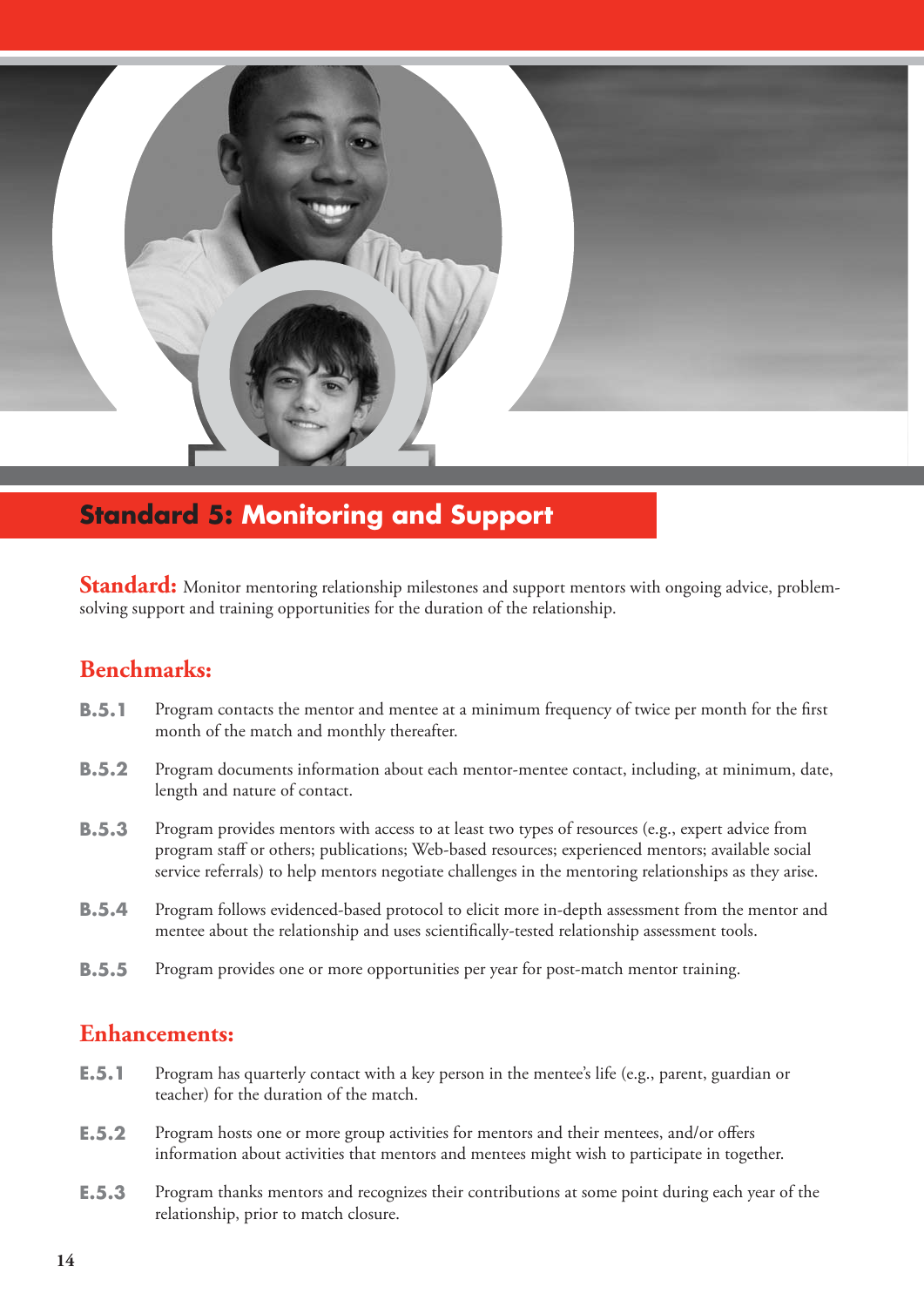# **Justification for Monitoring and Support Benchmarks:**

#### **Practices Designed to Provide Monitoring and Support**

Matches that are monitored and supported are more satisfying and successful, which, in turn, leads to more positive youth outcomes.<sup>1,2,3,4</sup> Continued monitoring of the relationship should especially focus on the development of close relationships, as youth who perceive more trusting, mutual and empathic relations with their mentors experience greater improvements than youth who perceive lower levels of these relationship qualities.<sup>5</sup> Mentoring programs that provide monthly calendars of low-cost events, offer tickets to events or provide opportunities to participate in structured activities are associated with positive outcomes.<sup>6</sup>

#### **Assessment of Mentor/Mentee Relationship**

Assessing the quality of each mentoring relationship from the perspective of both the mentor and mentee can yield valuable information for supporting individual matches.7,8 Many surveys have been developed for this purpose, but only a small number are evidence-based and have been rigorously evaluated for reliability and validity.<sup>7</sup> Programs could benefit by seeking out and using scientificallyvalidated surveys when assessing mentoring relationship qualities.

#### **Advanced Mentor Training for Ongoing Support**

After the mentor and youth have begun their relationship, mentors can benefit from additional training on topics such as increasing multicultural understanding, particularly regarding issues of race and class differences.<sup>9</sup> This type of training would provide mentors with the opportunity to identify and discuss possible cultural differences they and their mentee may encounter, which could help to prevent potential misunderstandings in the future.

#### **References**

- <sup>1</sup>DuBois, D., Holloway, B., Valentine, J., & Cooper, H. (2002). Effectiveness of mentoring programs for youth: A meta-analytic review. *American Journal of Community Psychology, 30,* 157-197.
- <sup>2</sup>Herrera, C., Sipe, C. L., & McClanahan, W. S. (2000). *Mentoring school-age children: Relationship development in community-based and schoolbased programs.* Philadelphia, PA: Public/Private Ventures.
- 3 Rhodes, J.E., Reddy, R., & Grossman, J. (2005). Promoting successful youth mentoring relationships: A preliminary screening questionnaire. *Journal of Primary Prevention, 26,* 147-168. 4
- Rhodes, J. E., & DuBois, D. L. (2006). Understanding and facilitating the youth mentoring movement. *Social Policy Report: Society for Research in Child Development, 20*(3), 3-19.
- 5 Sale, E., Bellamy, N., Springer, J. F., & Wang, M. Q. (2008). Quality of provider-participant relationships and enhancement of adolescent social skills. *Journal of Primary Prevention, 29,* 263-278. 6
- <sup>6</sup>Miller, A. (2007). Best practices for formal youth mentoring. In T. D. Allen & L. T. Eby (Eds.), *The Blackwell handbook of mentoring: A multiple perspectives approach* (pp. 307-324). Malden, MA: Blackwell Publishing.
- 7 Nakkula, M., & Harris, J. (2005). Assessment of mentoring relationships. In D. L. DuBois & M. Karcher (Eds.), *Handbook of youth mentoring* (pp. 100-117). Thousand Oaks, CA: Sage.
- 8 Deutsch, N. L., & Spencer, R. (2009). Capturing the magic: Assessing the quality of youth mentoring relationships. *New Directions in Youth Development, 121,* 47-70.

9 Spencer, R. (2006). Understanding the mentoring process between adolescents and adults. *Youth and Society, 37,* 287-315.

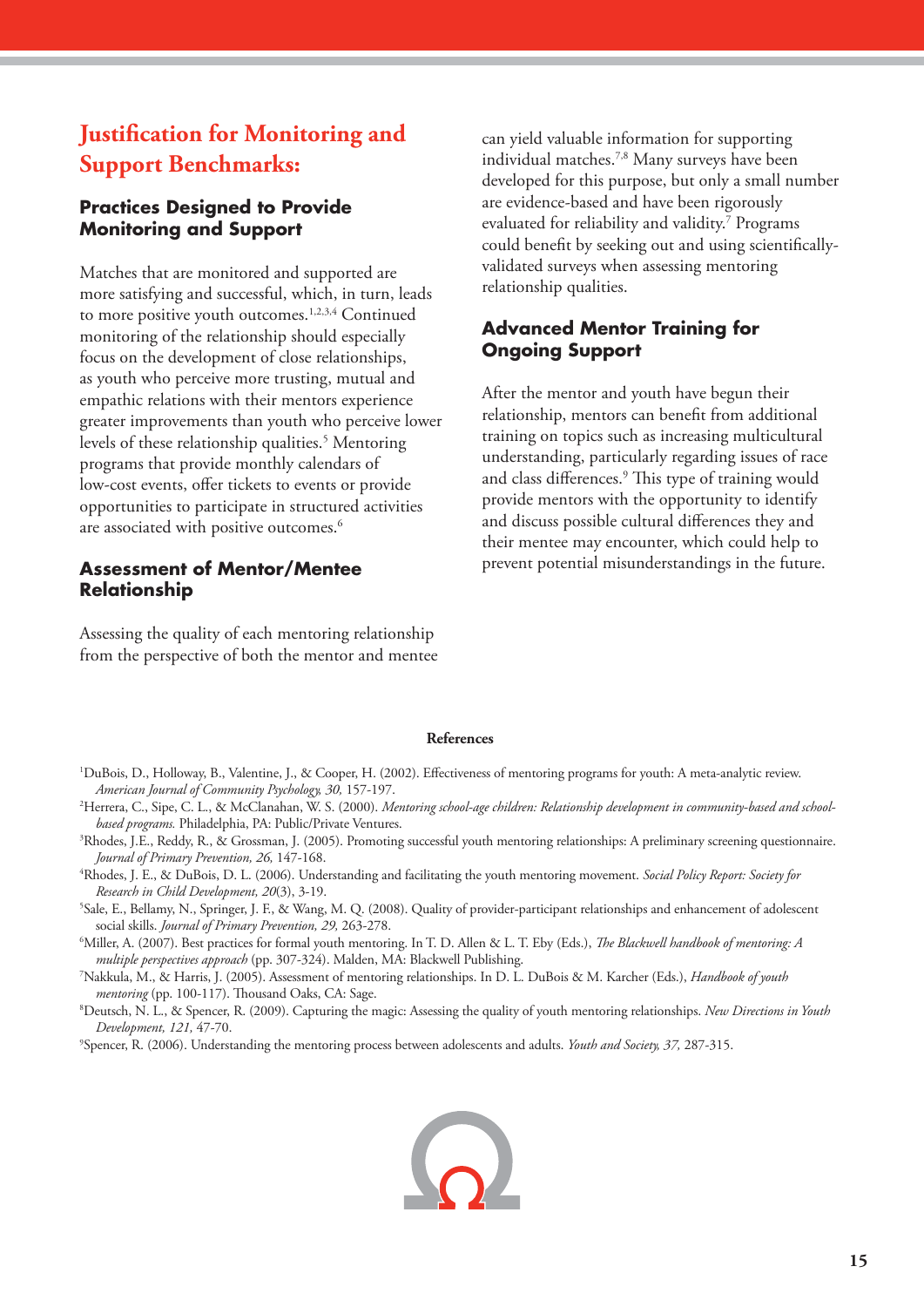

# **Standard 6: Closure**

**Standard:** Facilitate bringing the match to closure in a way that affirms the contributions of both the mentor and the mentee and offers both individuals the opportunity to assess the experience.

# **Benchmarks:**

- **B.6.1** Program has procedure to manage anticipated closures, including a system for a mentor or mentee rematch.
- **B.6.2** Program has procedure to manage unanticipated match closures, including a system for a mentor or mentee rematch.
- **B.6.3** Program conducts and documents an exit interview with mentor and mentee.

# **Enhancements:**

- **E.6.1** Program explores opportunity to continue the mentor/mentee match for a second (or subsequent) year.
- **E.6.2** Program has a written statement outlining terms of match closure and policies for mentor/mentee contact after a match ends.
- **E.6.3** Program hosts a final celebration meeting or event with the mentor and mentee to mark progress and transition.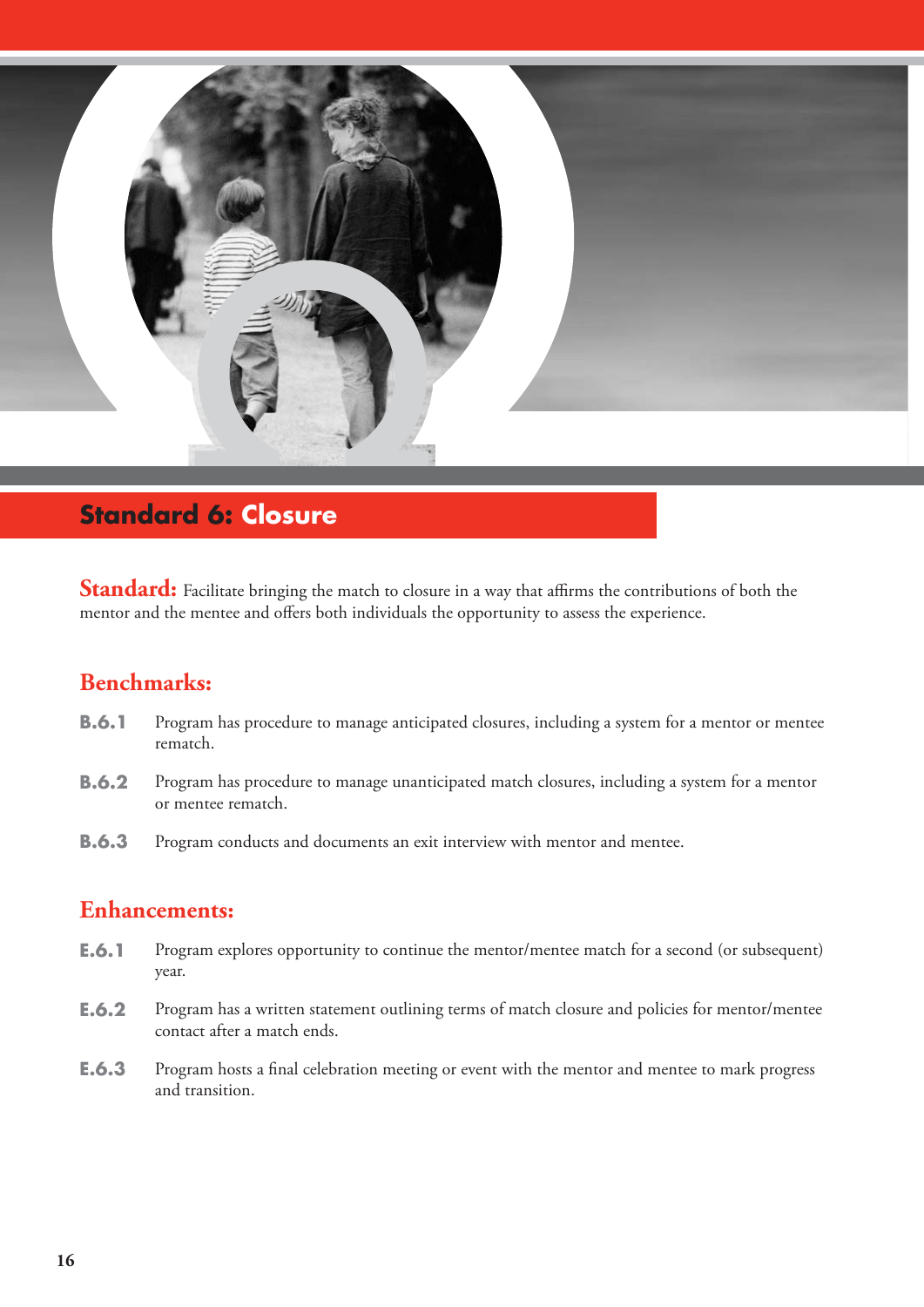# **Justification for Closure Benchmarks:**

#### **Prevention of Premature Closure**

Research findings suggest that matches that end prematurely can result in negative outcomes for mentees such as increases in problem behaviors.<sup>1</sup> Thus, standards regarding closure are designed to prevent potentially avoidable, premature closures.

#### **Reasons for Closure**

Mentoring relationships can end for a wide range of reasons that are both predictable (e.g., conclusion of academic year program) and unpredictable (e.g., moving, illness). Also, closure may occur as a result of interpersonal or practical challenges that result in the mentor losing interest or motivation to sustain the mentoring relationship (e.g., mentee having no phone, failure of the mentee to attend scheduled meetings, failure to discuss personal issues).<sup>1</sup>

#### **Closure Procedures**

Regardless of why the mentoring relationship is ending, programs should always assist the mentor

in trying to end the relationship on a positive note for everyone involved.2 Program staff should provide pre- and post-match training to prepare mentors and mentees for anticipating the end of the relationship, as well as for how to end the mentoring relationship in a positive way.3 Mentors and mentees should discuss memories of fun times they have had together and participate in a special activity for their last meeting.4 A best practice guideline is to hold a graduation night, which allows mentees to have a sense of closure with both the mentor and the program.<sup>2</sup> Also, recognition of the specific contributions of mentors and mentees is recommended.5

An exit interview with the mentor and mentee can help the program determine whether there are any additional resources or supports that the program could provide that would allow the match to continue. Interviewing the mentor and mentee at the end of the relationship allows them to reflect on the positive experiences they shared and the impact that they had on each other. It also provides the mentoring program with an opportunity to assess how well it adhered to its own standards.

#### **References**

<sup>1</sup>Grossman, J., & Rhodes, J. (2002). The test of time: Predictors and effects of duration in youth mentoring relationships. American Journal of *Community Psychology, 30,* 199-219.

<sup>2</sup>Miller, A. (2007). Best practices for formal youth mentoring. In T. D. Allen & L. T. Eby (Eds.), *The Blackwell handbook of mentoring: A multiple perspectives approach* (pp. 307-324). Malden, MA: Blackwell Publishing.

- <sup>3</sup>Skinner, A., & Fleming, J. (1999). *Quality framework for mentoring with socially excluded people.* Salford, England: National Mentoring Network.
- 4 Jucovy, L. (2001). *Supporting mentors.* Philadelphia, PA: Public/Private Ventures.

<sup>5</sup>Tarling, R., Burrows, J., & Clarke, A. (2001). *Dalston Youth Project Part II (11 – 14) An Evaluation*. London, England: Home Office Research Study 232.

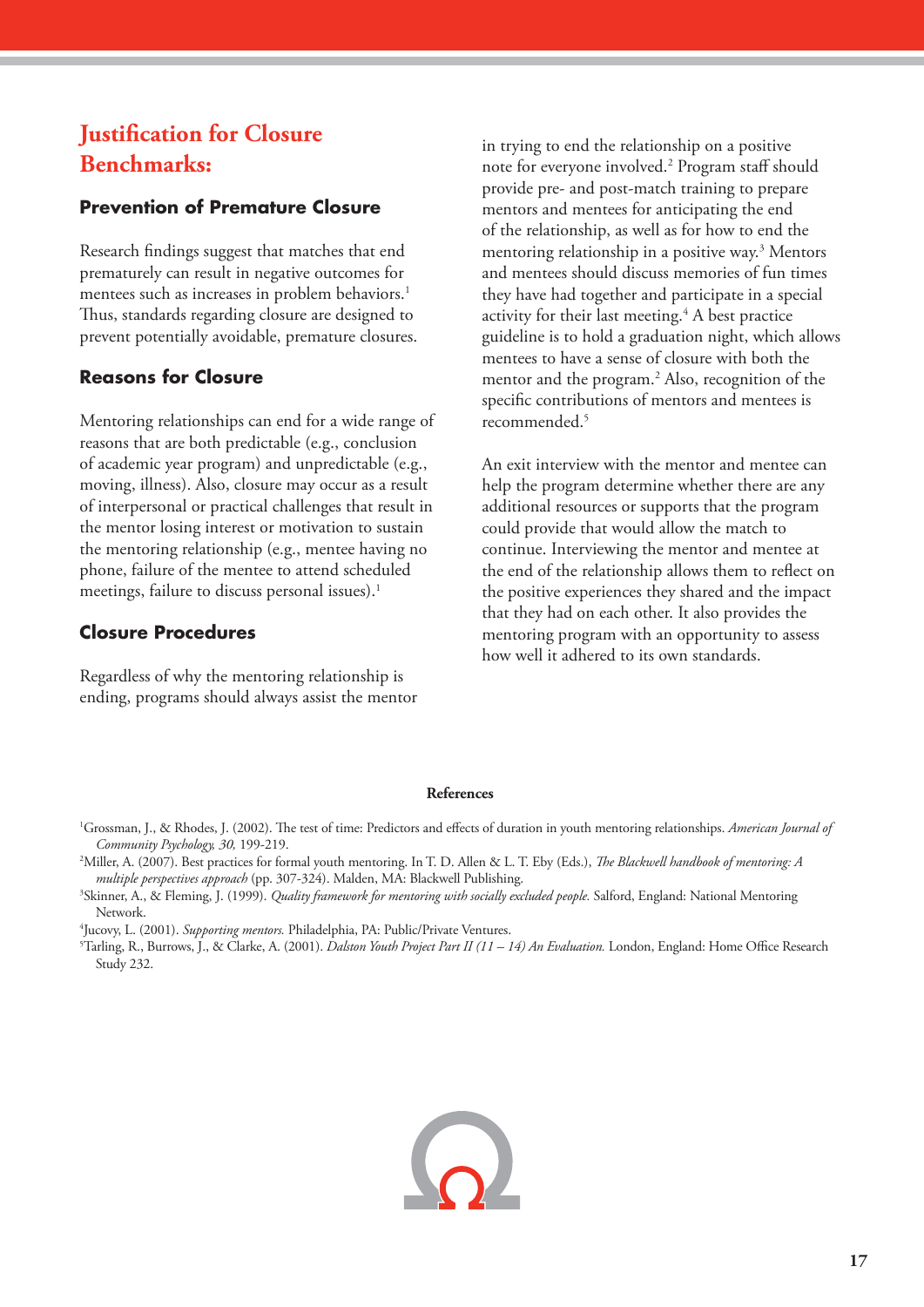

# **Program Design and Planning**

# **Design the parameters for the program:**

- $\blacksquare$  Define the youth population that the program will serve;
- Identify the types of individuals who will be recruited as mentors (such as senior citizens, corporate employees and college students);
- Determine the type of mentoring that the program will offer one-to-one, group, team, peer or e-mentoring;
- Structure the mentoring program as a stand-alone program or as part of an existing organization;
- Define the nature of the mentoring sessions (such as career involvement, academic support and socialization);
- Determine what the program will accomplish and what outcomes will result for the participants, including mentors, mentees and sponsoring organizations;
- Determine when the mentoring will take place;
- Determine how often mentors and mentees will meet and how long the mentoring matches should endure;
- Decide where mentoring matches primarily will meet workplace, school, faith-based organization, juvenile corrections facility, community setting or virtual community;
- Decide who are program stakeholders and how to promote the program;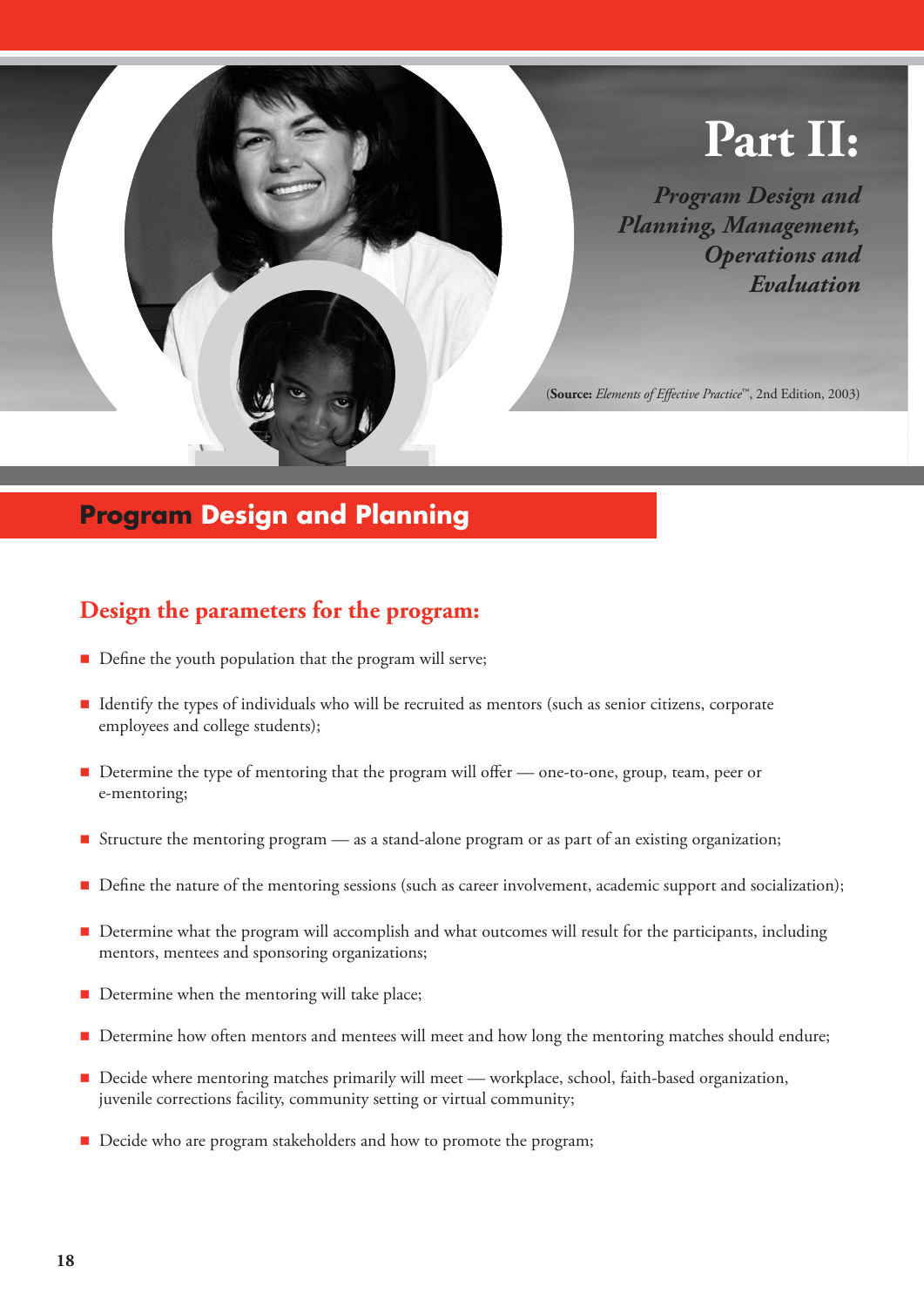- Decide how to evaluate program success; and
- **Establish case management protocol to assure that the program has regular contact with both mentors and** mentees concerning their relationship.

# **Plan how the program will be managed:**

- Select the management team:
	- Establish policies and procedures; and
	- Implement ongoing staff training and professional development.
- Develop a financial plan:
	- Develop a program budget;
	- Determine the amount of funding needed to start and sustain the program;
	- Identify and secure a diversified funding stream needed to start and sustain the program;
	- Determine the amount of time each funding source can be expected to provide resources;
	- Establish internal controls and auditing requirements; and
	- **Establish a system for managing program finances.**
- **Implement the program:** 
	- Recruit program participants, such as mentors, mentees and other volunteers;
	- Screen potential mentors and mentees;
	- Orient and train mentors, mentees and parents/caregivers;
	- Match mentors and mentees;
	- Bring mentors and mentees together for mentoring sessions that fall within program parameters;
	- **Provide ongoing support, supervision and monitoring of mentoring relationships;**
	- Recognize the contribution of all program participants; and
	- Help mentors and mentees reach closure.
- Plan how to evaluate the program:
	- Decide on the evaluation design;
	- Determine what data will be collected, how it will be collected and the sources of data;
	- Determine the effectiveness of the program process;
	- Determine the outcomes for mentors and mentees; and
	- Reflect on and disseminate findings.

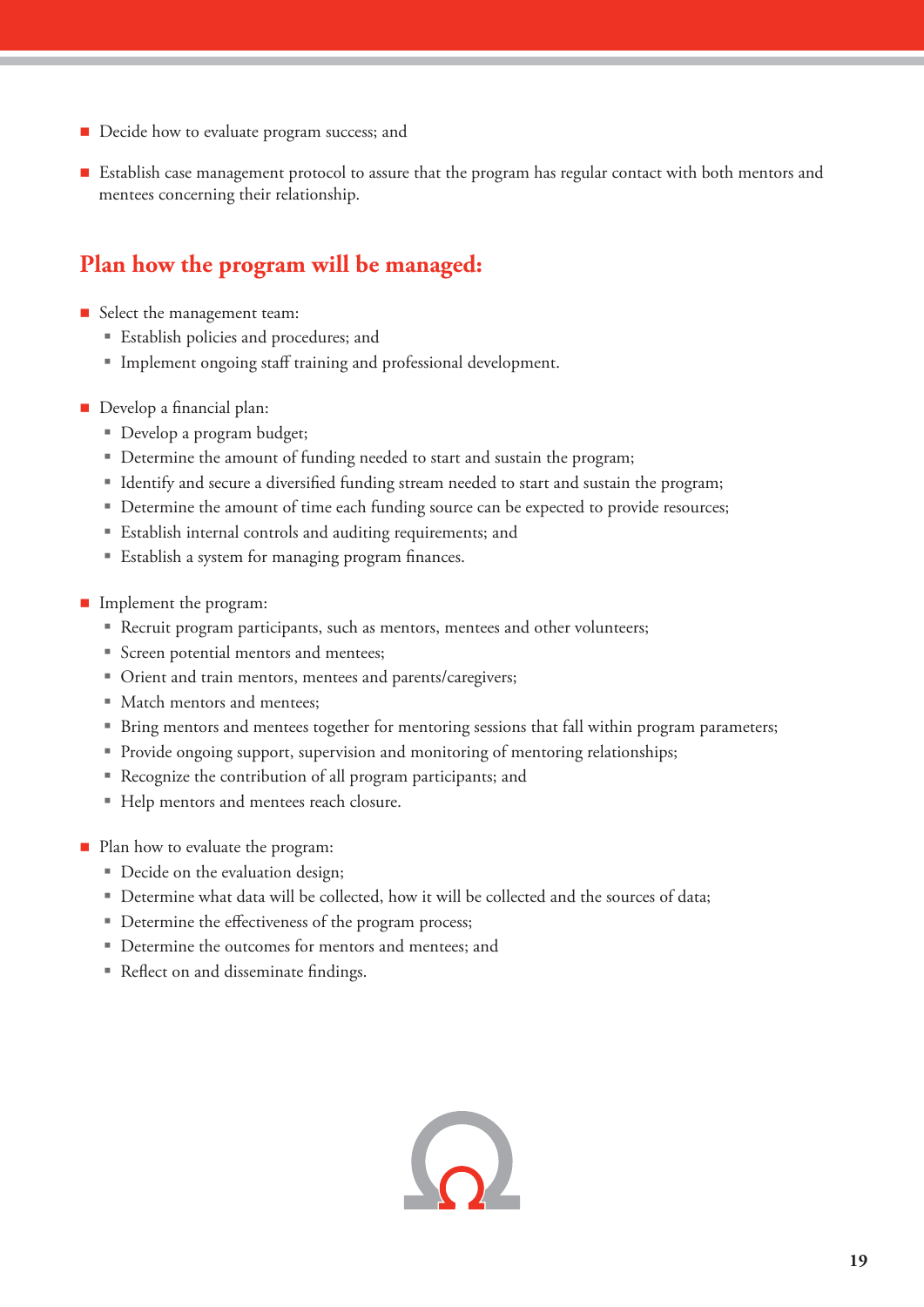

# **Program Management**

# **Ensure the program is well-managed:**

- Form an advisory group:
	- Define the advisory group roles and responsibilities;
	- Recruit people with diverse backgrounds to serve on the group; and
	- Facilitate the advisory group meetings to improve programming and management.
- Develop a comprehensive system for managing program information:
	- Manage program finances;
	- Maintain personnel records;
	- Track program activity, such as volunteer hours and matches;
	- Document mentor/mentee matches;
	- Manage risk; and
	- " Document program evaluation efforts.
- $\blacksquare$  Design a resource development plan that allows for diversified fundraising:
	- Seek in-kind gifts;
	- Hold special events;
	- Solicit individual donors;
	- Seek corporate donations;
	- Apply for government funding; and
	- Seek foundation grants.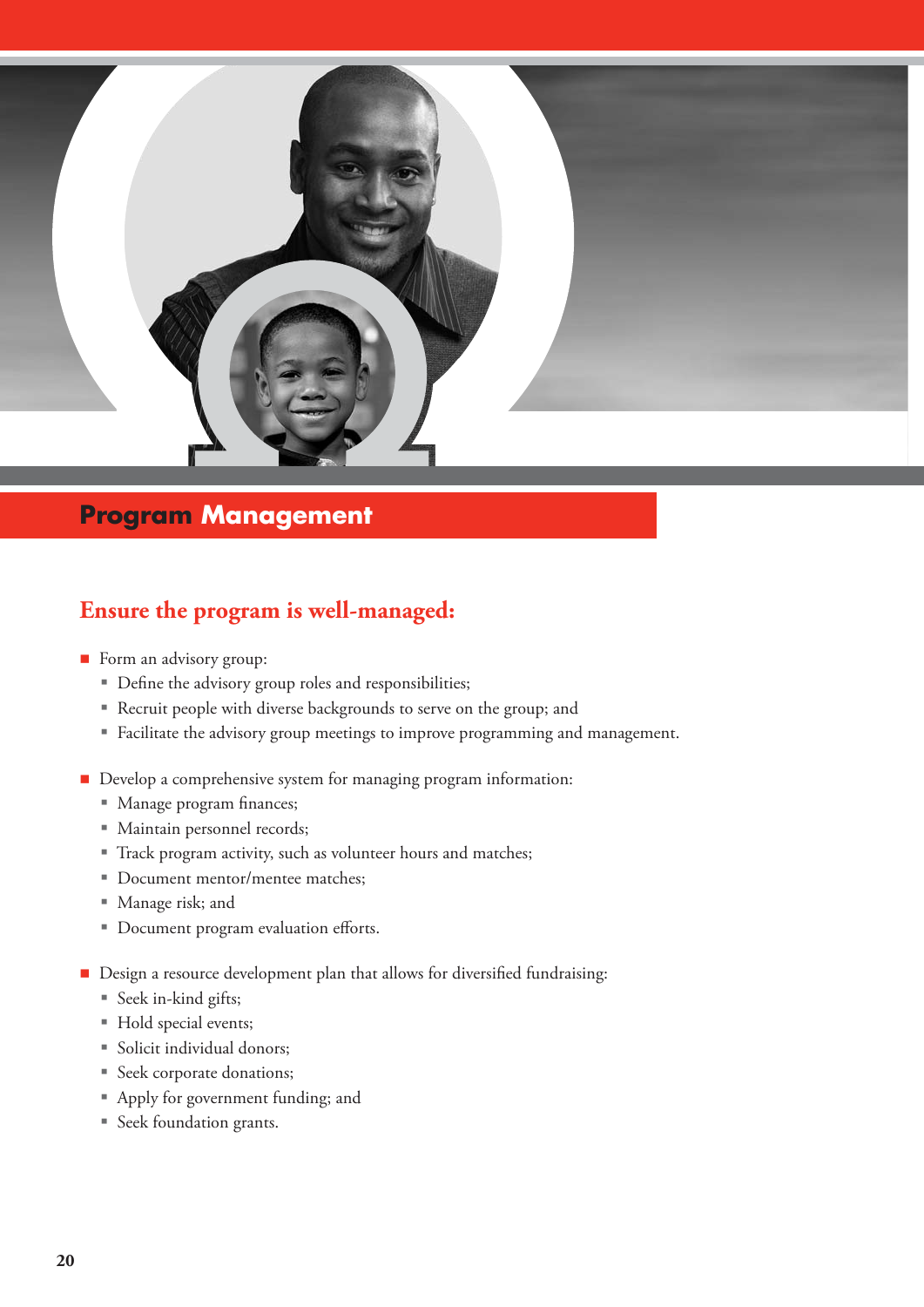- Design a system to monitor the program:
	- Review policies, procedures and operations on a regular basis;
	- Collect program information from mentors, mentees and other participants; and
	- Continually assess customer service.
- Create a professional staff development plan:
	- Provide ongoing staff training; and
	- Build on staff members' skills and knowledge.
- Advocate for mentoring:
	- Advocate for pro-mentoring, public policies and funding at the local, state and federal levels; and
	- Encourage private sector leaders to adopt pro-mentoring policies and provide funding.
- $\blacksquare$  Establish a public relations/communications effort:
	- Identify target markets;
	- Develop a marketing plan;
	- Gather feedback from all constituents;
	- Develop partnerships and collaborations with other organizations; and
	- Recognize mentors, mentees, other program participants, funders and organizations that sponsor mentoring programs.

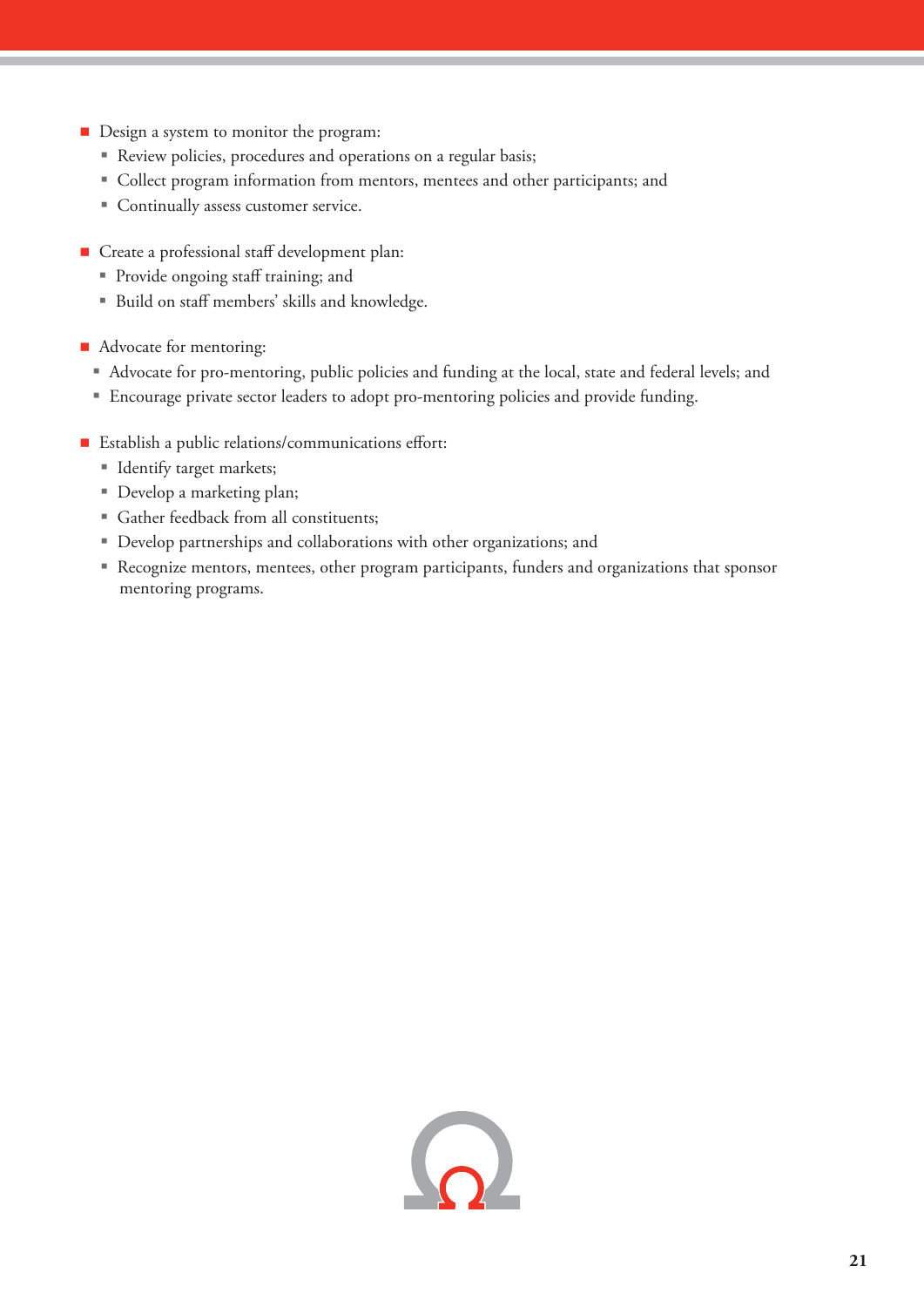

# **Program Operations**

# **Ensure strong, everyday operations:**

- Recruit mentors, mentees and other volunteers:
	- Define eligibility for participants, including mentors, mentees and parents/caregivers;
	- Market the program; and
	- Conduct awareness and information sessions for potential mentors.
- Screen potential mentors and mentees:
	- Require written applications;
	- Conduct reference checks, such as employment record, character reference, child abuse registry, driving record and criminal record checks;
	- Conduct face-to-face interviews; and
	- Hold orientations.
- Orient and train mentors, mentees and parents/caregivers:
	- Provide an overview of the program;
	- Clarify roles, responsibilities and expectations; and
	- Discuss how to handle a variety of situations.
- Match mentors and mentees:
	- Use established criteria;
	- Arrange an introduction between mentors and mentees; and
	- Ensure mentors, mentees and parents/caregivers understand and agree to the terms and conditions of program participation.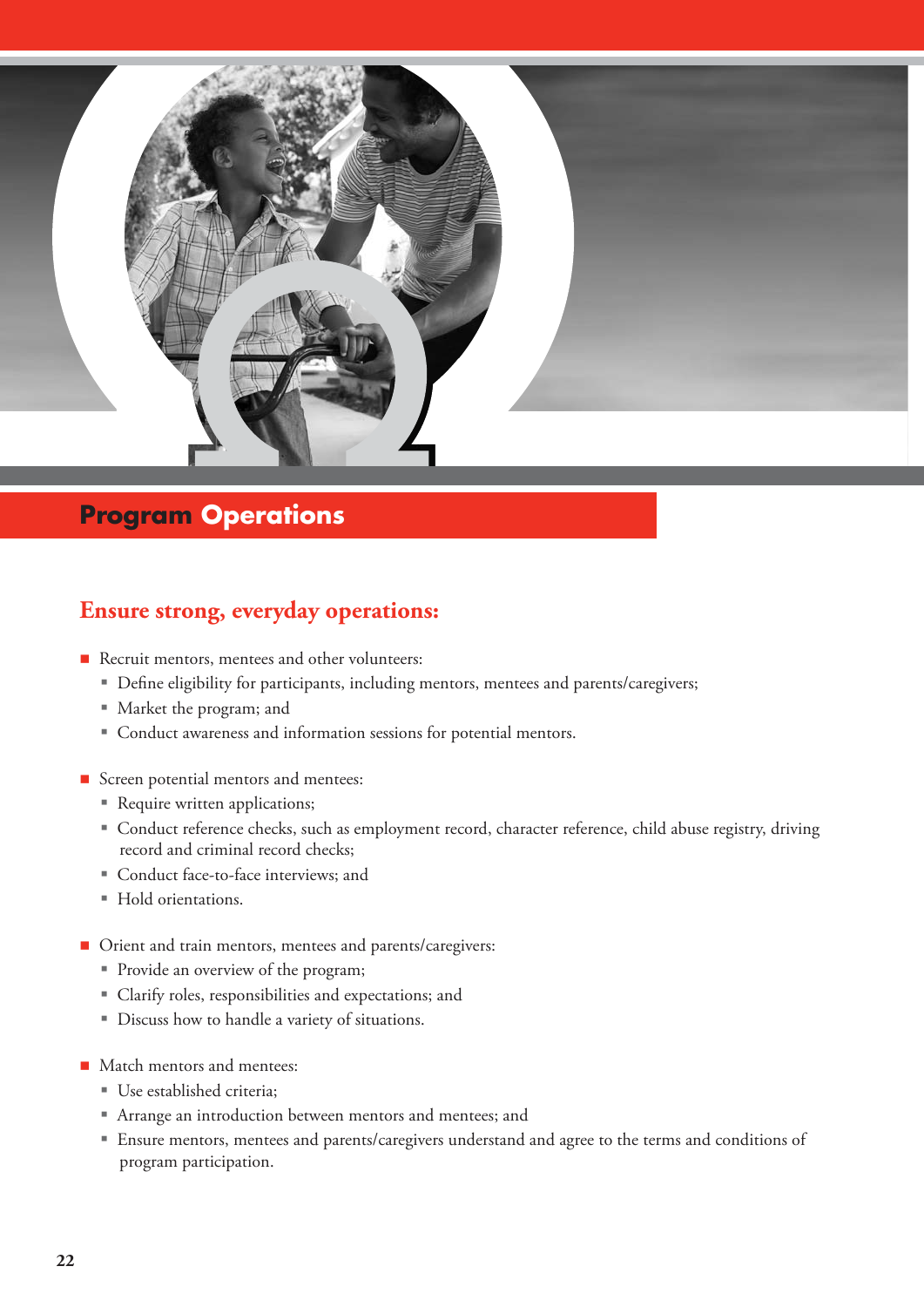- Bring mentors and mentees together for mentoring sessions that fall within the program parameters:
	- Provide safe locations and circumstances; and
	- Provide resources and materials for activities.
- Provide ongoing support, supervision and monitoring of mentoring relationships:
	- Offer continuing training opportunities for program participants;
	- Communicate regularly with program participants and offer support;
	- Help mentors and mentees define next steps for achieving mentee goals;
	- Bring mentors together to share ideas and support;
	- **Establish a process to manage grievances, resolve issues and offer positive feedback;**
	- Assist mentors and mentees whose relationship is not working out; and
	- Ensure that appropriate documentation is done on a regular basis.
- Recognize the contribution of all program participants:
	- Sponsor recognition events;
	- Make the community aware of the contributions made by mentors, mentees, supporters and funders;
	- Actively solicit feedback from mentors and mentees regarding their experiences; and
	- Use information to refine program and retain mentors.
- Help mentors and mentees reach closure:
	- Conduct private, confidential interviews with mentors and mentees; and
	- Ensure mentors, mentees and parents/caregivers understand program policy regarding their meeting outside the program.

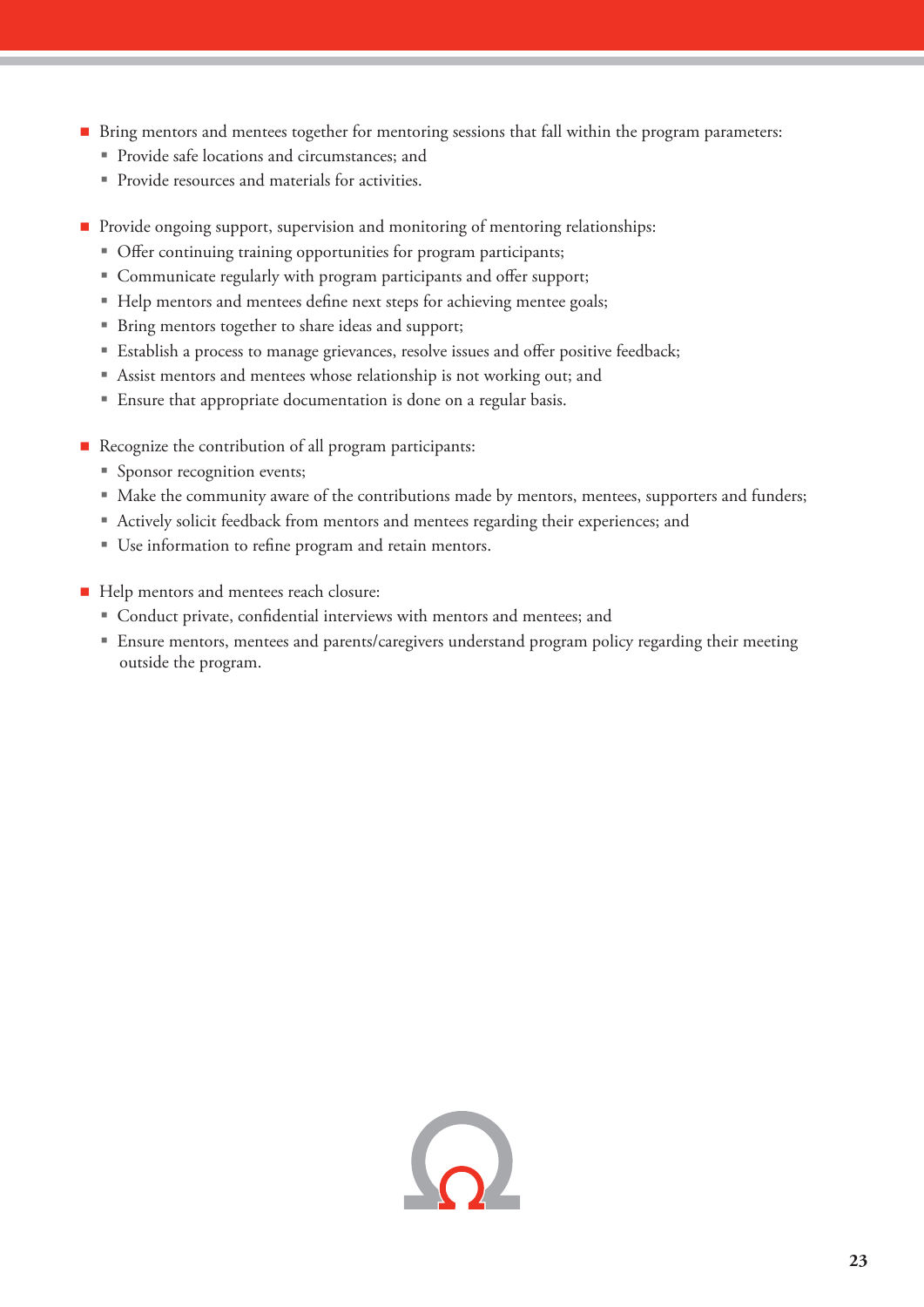

# **Program Evaluation**

# **Ensure program quality and effectiveness:**

- Develop a plan to measure program process:
	- <sup>■</sup> Select indicators of program implementation viability and volunteer fidelity, such as training hours, meeting frequency and relationship duration; and
	- Develop a system for collecting and managing specified data.
- Develop a plan to measure expected outcomes:
	- Specify expected outcomes;
	- Select appropriate instruments to measure outcomes, such as questionnaires, surveys and interviews; and
	- Select and implement an evaluation design.
- $\blacksquare$  Create a process to reflect on and disseminate evaluation findings:
	- Refine the program design and operations based on the findings; and
	- Develop and deliver reports to program constituents, funders and the media (at minimum yearly; optimally, each quarter).

For additional details about the research that underpins these guidelines and to learn more about the approaches to executing them, visit www.mentoring.org.

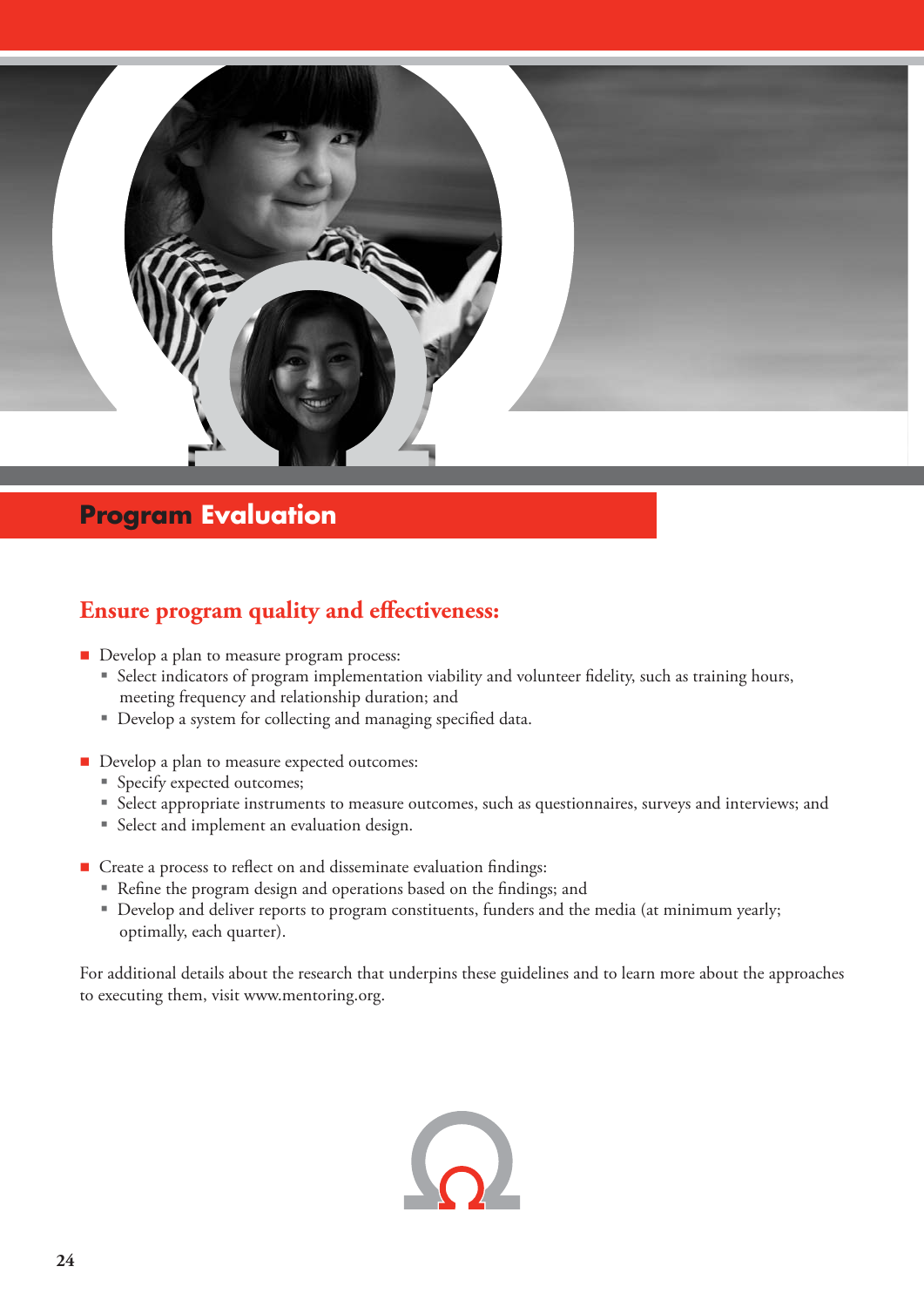

# **Glossary of Terms:**

## **Responsible mentoring:**

- Is a structured, one-to-one relationship or partnership that focuses on the needs of mentored participants.
- Fosters caring and supportive relationships.
- Encourages individuals to develop to their fullest potential.
- Helps an individual to develop his or her own vision for the future.
- $\blacksquare$  Is a strategy to develop active community partnerships.

**Types of Mentoring:** Responsible mentoring can take many forms: traditional mentoring (one adult to one young person); group mentoring (one adult to up to four young people); team mentoring (several adults working with small groups of young people, in which the adult-to-youth ratio is not greater than 1:4); peer mentoring (caring youth mentoring other youth); and e-mentoring (mentoring via e-mail and the Internet).

**Locations of Mentoring:** Mentoring can take place in a wide array of settings, such as at a workplace, in a school, at a faith-based organization, at a juvenile corrections facility, in a community setting and in the virtual community, where e-mentoring takes place.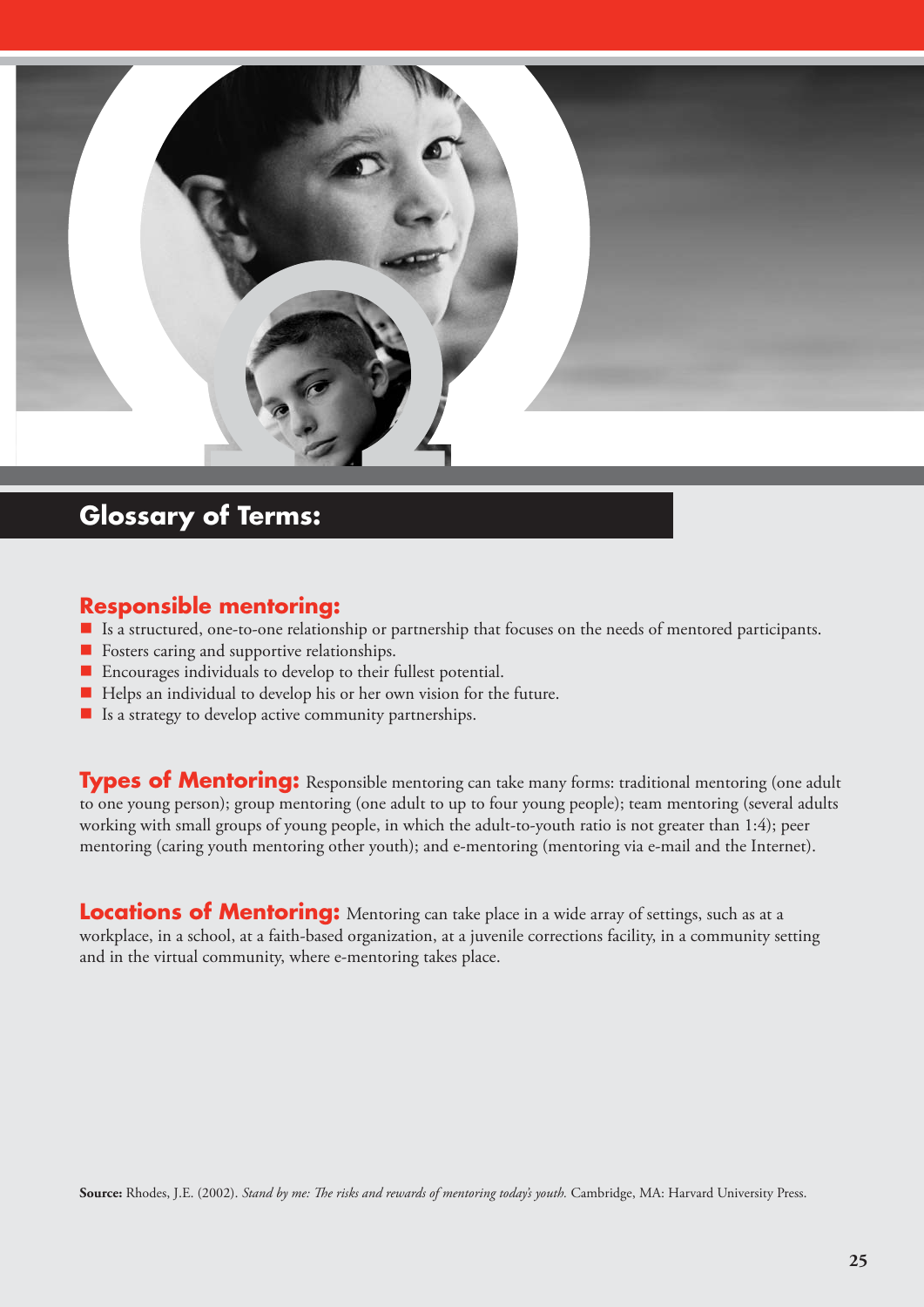# **Acknowledgments**

MENTOR is grateful to the hundreds of mentoring practitioners and researchers who so generously contributed their time and good counsel to the development of the third edition of *Elements of Effective Practice for Mentoring™*. It is their work, along with their dedication to sharing their best practices and research, which made this edition possible. And, it is their work which continues to propel mentoring to ever-higher levels of performance.

Special thanks also go to thoughtful reviewers drawn from the Federal Mentoring Council and its National Mentoring Working Group, Portland State University's Summer Institute on Mentoring Research, as well as to members of MENTOR's own Research and Policy Council and a National Executive Review Board composed of leaders from *Mentoring Partnerships* throughout the country.

Finally, we thank the *Elements* design team: Chair Jean Rhodes; Principal Investigator Janis Kupersmidt (innovation Research & Training); and Gail Manza, Kate Schineller, Rebecca Stelter (innovation Research & Training), Dave Van Patten, Larry Wright and Kristi Zappie-Ferradino.

#### **Research and Policy Council**

Jean E. Rhodes, Ph.D. (Chair) University of Massachusetts, Boston

Dave Van Patten, MPA (Vice Chair) Dare Mighty Things

Shay Bilchik, J.D.\* Georgetown Public Policy Institute Georgetown University

Daniel Cardinali\* Communities In Schools, Inc.

David DuBois, Ph.D.\* University of Illinois at Chicago

#### David Eisner\*

John Gomperts Experience Corps

W. Wilson Goode, Sr., M.Div.\* Public/Private Ventures

Robert Grimm, Ph.D. Corporation for National and Community Service

Stephen Hamilton, Ed.D. Cornell University

Ron Haskins, Ph.D. The Brookings Institution

Carla Herrera, Ph.D.\* Public/Private Ventures

Michael Karcher, Ed.D., Ph.D.\* University of Texas at San Antonio

Irv Katz\* National Human Services Assembly

Thomas Keller, Ph.D.\* Portland State University

Richard Lerner, Ph.D. Tufts University

Belle Liang, Ph.D. Boston College

Karen Mathis Big Brothers Big Sisters of America Nancy Rappaport, M.D. Cambridge Health Alliance and Harvard Medical School

Renée Spencer, Ed.D., LICSW\* Boston University School of Social Work

Andrea Taylor, Ph.D.\* Temple University

Vivian Tseng, Ph.D. William T. Grant Foundation

James Waller\* Friendship Schools

Michael Weinstein, Ph.D. Robin Hood Foundation

Harry Wilson, MPA\* ICF International

Larry Wright, Ph.D. Washington State Mentors

\*Special advisors to the *Elements* design team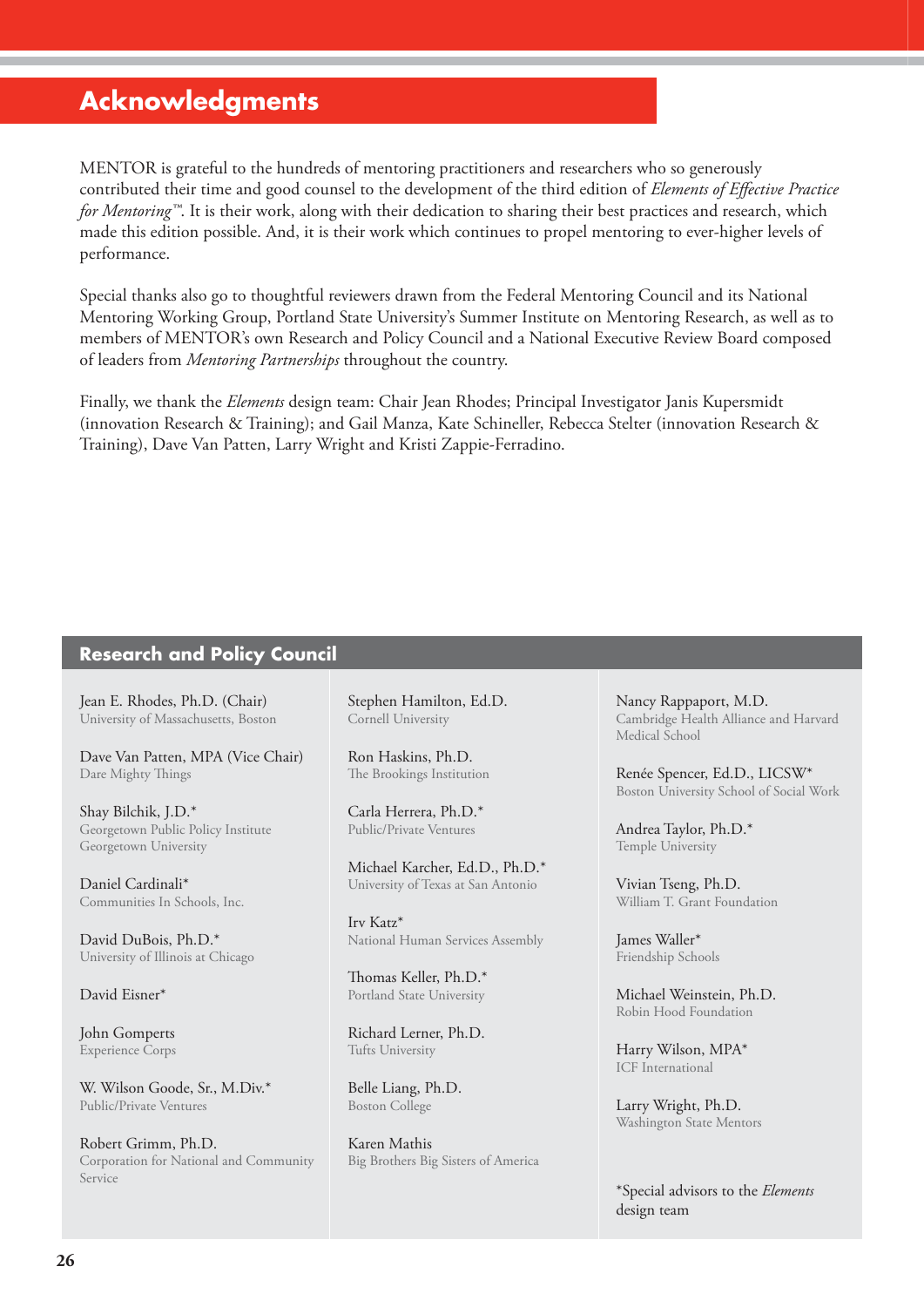#### **National Executive Review Board of** *Mentoring Partnerships*

Indiana Youth Institute Bill Stanczykiewicz December Warren

Kansas Mentors Ella Todd

Maryland Mentoring Partnership Selwyn Ray Clara Carter, Ph.D.

Mass Mentoring Partnership David Shapiro Sue Anne Endelman

Memphis Mentoring Partnership/ Grizzlies Foundation Alayne Shoenfeld

Mentoring Partnership of Minnesota Joellen Gonder-Spacek Polly Roach

Oregon Mentors Carolyn Becic Celeste Janssen

The Mentoring Center of Central Ohio Marilyn Pritchett

The Mentoring Partnership of New York and Mentoring Partnership of Long Island Jean Cohen Bruce Beckwith Franca Floro

Virginia Mentoring Partnership Jennifer Smith-Slabaugh Allyson Roberts

Volunteer Center of Southern Arizona Scott Ingram Dorian Townsend

#### **Federal Mentoring Council**

Corporation for National and Community Service (Convener) Department of Agriculture Cooperative State Research, Education and Extension Service Department of Defense National Guard Bureau Office of Military Community & Family Policy Department of Education Safe and Drug Free Schools Department of Health and Human Services Assistant Secretary for Planning and Evaluation Family and Youth Services Bureau Substance Abuse and Mental Health Association Children's Bureau Department of Justice Office of Juvenile Justice and Delinquency Prevention Department of Labor Employment & Training Administration Office of Disability Employment Policy Office of National Drug Control Policy

#### **National Mentoring Working Group of the Federal Mentoring Council**

Afterschool Alliance Amachi Amelior Foundation America's Promise Alliance Big Brothers Big Sisters of America Boisi Family Foundation Boy Scouts of America Boys and Girls Clubs of America Camp Fire USA Catholic Big Brothers Communities In Schools, Inc. Corporation for National and Community Service Dare Mighty Things Educate Tomorrow

Evaluation, Management & Training Associates Ewing Kauffman Foundation Friends of the Children Goodwill Industries Harvard Mentoring Project iMentor Kids Hope USA MENTOR Michigan Community Service Commission National 4-H Council National Alliance of Faith and Justice National Coalition for Youth National Human Services Assembly

National Network of Youth Ministries Northwest Regional Educational Laboratory Orphan Foundation of America Phoenix House of New York Points of Light/Hands on Network Public/Private Ventures Redwood Community Action Agency Retired OPM Special Olympics (e-Buddies) United Way of America Youth Build **YouthFriends** YouthToday